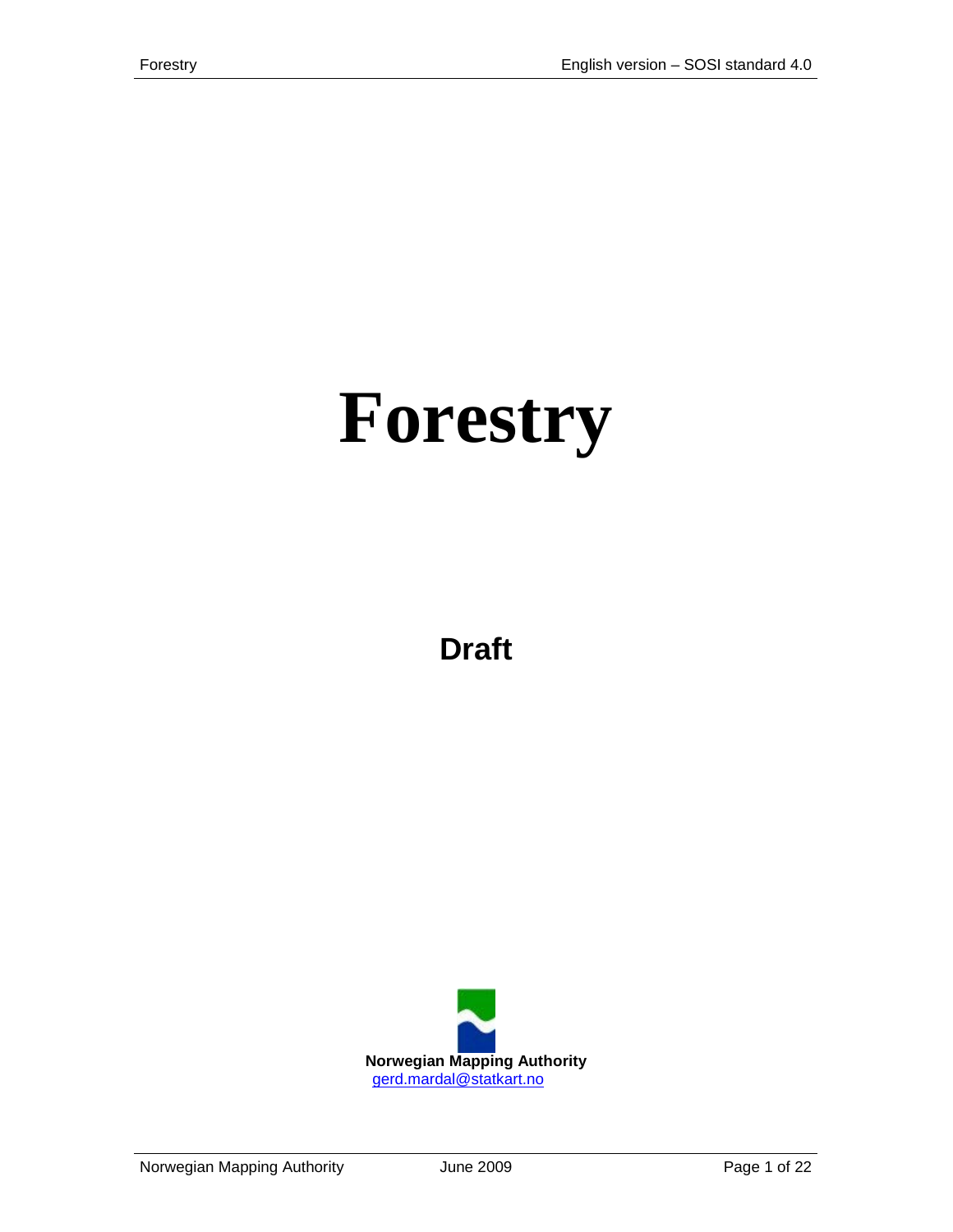## **Table of contents**

| 1.1    |           |                                                                   |  |
|--------|-----------|-------------------------------------------------------------------|--|
| 1.2    |           |                                                                   |  |
| 1.1.1  |           |                                                                   |  |
| 1.1.2  |           |                                                                   |  |
| 1.1.3  |           |                                                                   |  |
| 1.1.4  |           |                                                                   |  |
| 1.1.5  |           |                                                                   |  |
| 1.1.6  |           |                                                                   |  |
| 1.1.7  |           |                                                                   |  |
| 1.1.8  |           |                                                                   |  |
| 1.1.9  |           |                                                                   |  |
| 1.1.10 |           |                                                                   |  |
| 1.1.11 |           |                                                                   |  |
| 1.1.12 |           |                                                                   |  |
| 1.1.13 |           |                                                                   |  |
| 1.1.14 |           |                                                                   |  |
| 1.1.15 |           |                                                                   |  |
| 1.1.16 |           |                                                                   |  |
| 1.1.17 |           |                                                                   |  |
|        | 1.1.17.1  |                                                                   |  |
|        | 1.1.17.2  |                                                                   |  |
|        | 1.1.17.3  |                                                                   |  |
|        | 1.1.17.4  |                                                                   |  |
|        | 1.1.17.5  |                                                                   |  |
|        | 1.1.17.6  |                                                                   |  |
|        | 1.1.17.7  |                                                                   |  |
|        | 1.1.17.8  |                                                                   |  |
|        | 1.1.17.9  | << CodeList>> ForestryPlanClassCurrAveSitQual (??Curr/Appr)  18   |  |
|        | 1.1.17.10 | < <codelist>&gt;ForestryPlanClassRelevantTypeOfTree 18</codelist> |  |
|        | 1.1.17.11 |                                                                   |  |
|        | 1.1.17.12 |                                                                   |  |
|        | 1.1.17.13 |                                                                   |  |
|        | 1.1.17.14 | << CodeList>> ForestryPlanTerrainLoadCapacityStand  19            |  |
|        | 1.1.17.15 |                                                                   |  |
|        | 1.1.17.16 |                                                                   |  |
|        | 1.1.17.17 |                                                                   |  |
|        | 1.1.17.18 |                                                                   |  |
|        | 1.1.17.19 |                                                                   |  |
|        | 1.1.17.20 |                                                                   |  |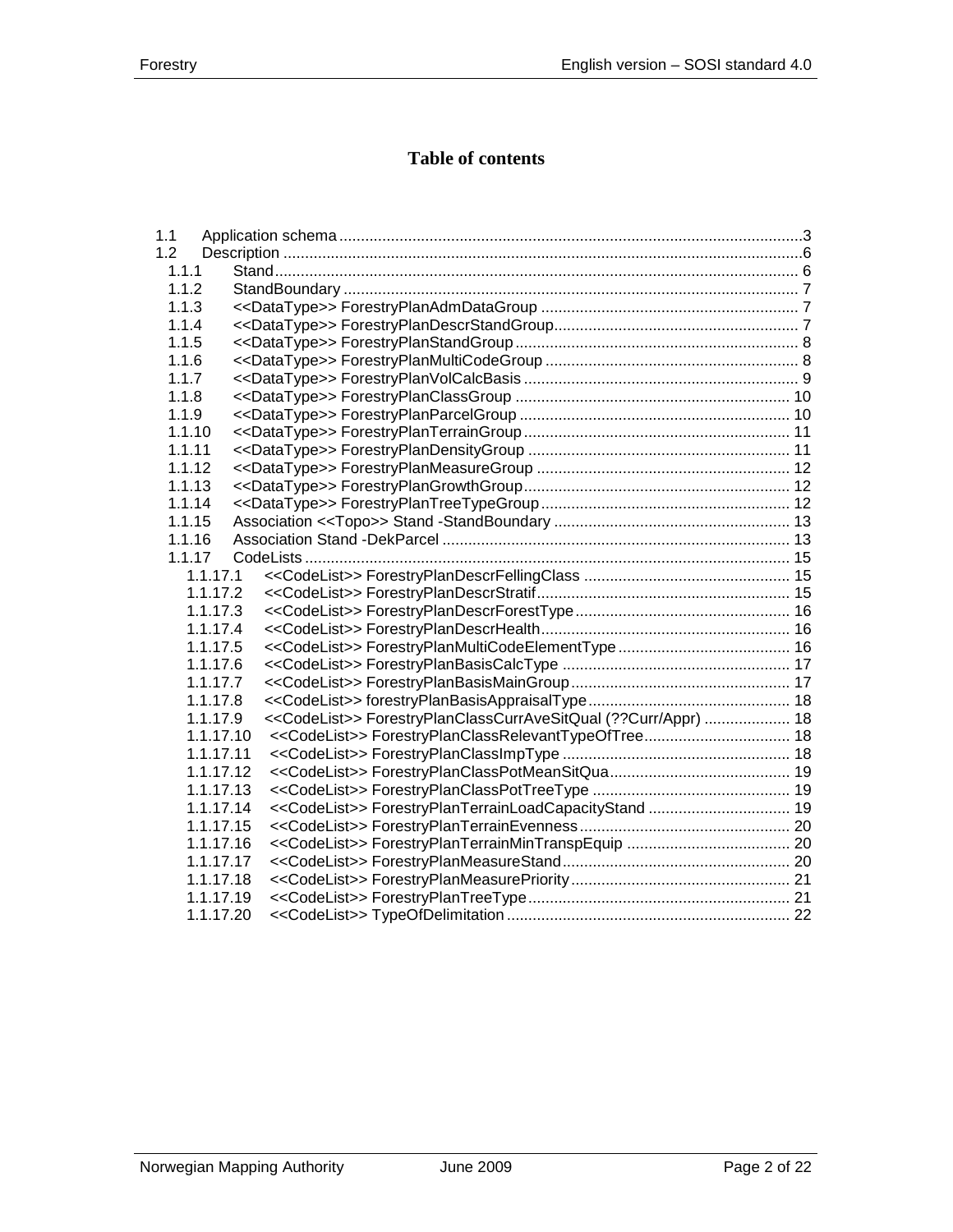#### <span id="page-2-0"></span>**1.1 Application schema**

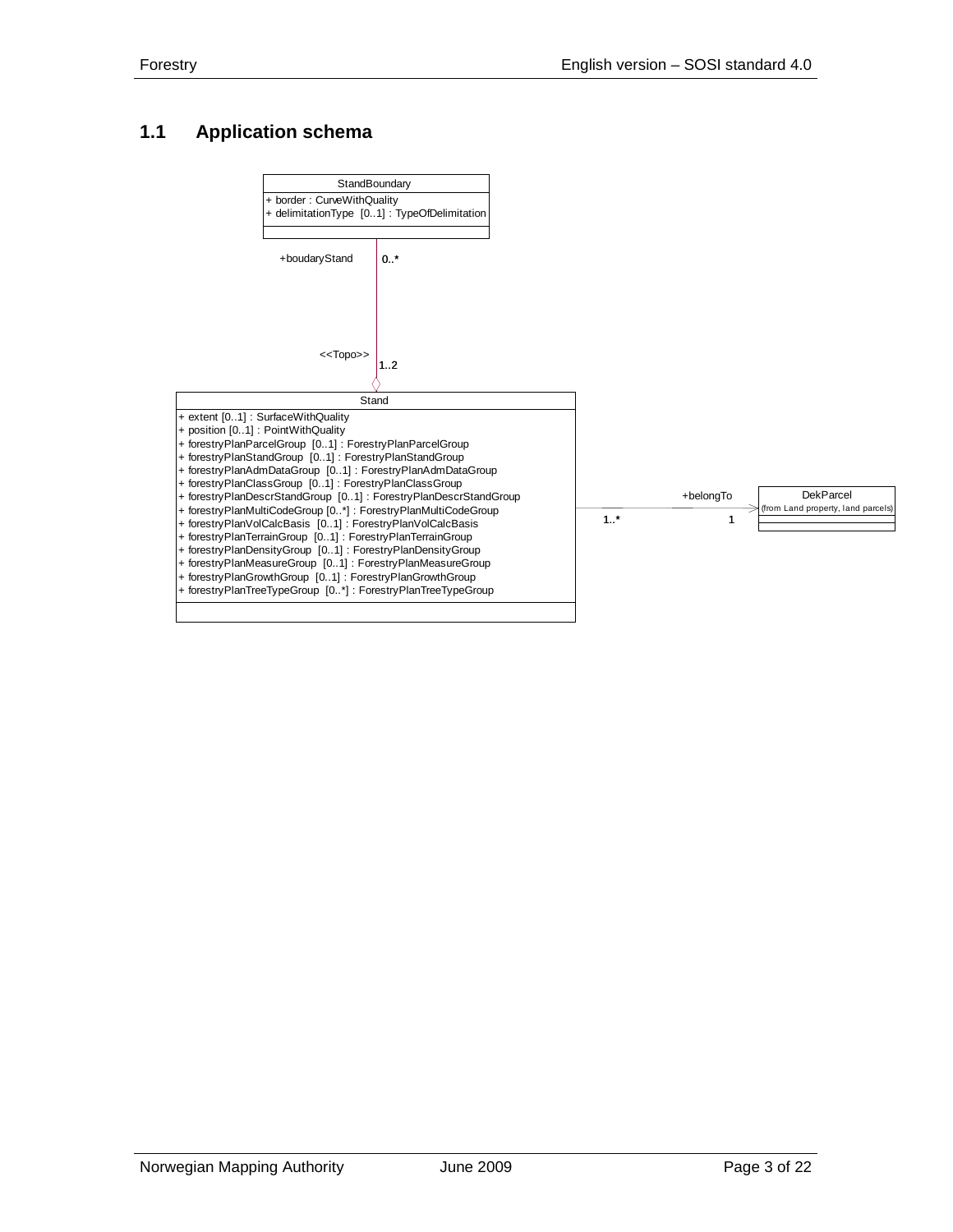## **Datatypes**

| < <datatype>&gt;<br/>ForestryPlanClassGroup</datatype>                                                                                                                                                                                                                                                                                                                                                        |                             | < <datatype>&gt;<br/>ForestryPlanVolCalcBasis</datatype> |                                                                                                                                                                                                                                                                                                                                                                                                                                               |  |                                                                                                                                                                                                                            |  |
|---------------------------------------------------------------------------------------------------------------------------------------------------------------------------------------------------------------------------------------------------------------------------------------------------------------------------------------------------------------------------------------------------------------|-----------------------------|----------------------------------------------------------|-----------------------------------------------------------------------------------------------------------------------------------------------------------------------------------------------------------------------------------------------------------------------------------------------------------------------------------------------------------------------------------------------------------------------------------------------|--|----------------------------------------------------------------------------------------------------------------------------------------------------------------------------------------------------------------------------|--|
| + forestryPlanClassRelevantTreeType: ForestryPlanClassRelevantTypeOfTree<br>+ forestryPlanClassCurrMeanSitQua: ForestryPlanClassCurrAveSitQual (??Curr/Appr)<br>+forestryPlanClassImpType: ForestryPlanClassImpType<br>+ forestryPlanClassImpPercent: Integer<br>+ forestryPlanClassImpType [01]: ForestryPlanClassPotMeanSitQua<br>+forestryPlanClassPotTreeType [01]: ForestryPlanClassPotTreeType          |                             |                                                          | + forestryPlanBasisCalcType: ForestryPlanBasisCalcType<br>+ forestryPlanBasisAppraisalType: forestryPlanBasisAppraisalType<br>+ forestryPlanBasisMainGroup [01]: ForestryPlanBasisMainGroup<br>+ skogbrplanGrunnlagVolumDaaFelt [01] : Real<br>+ forestryPlanBasisVolumeDaaSection [01]: Integer<br>+ forestryPlanBasisLossPercentage [01]: Integer<br>+ forestryPlanBasisRegion [01]: Integer<br>+ forestryPlanBasisGrowthCorr [01]: Integer |  |                                                                                                                                                                                                                            |  |
| < <datatype>&gt;<br/>ForestryPlanMultiCodeGroup</datatype>                                                                                                                                                                                                                                                                                                                                                    |                             |                                                          |                                                                                                                                                                                                                                                                                                                                                                                                                                               |  |                                                                                                                                                                                                                            |  |
| +forestryPlanMultiCodeElementType: ForestryPlanMultiCodeElementType<br>+ forestryPlanMultiCodeAreaPercent [01] : Integer<br>+ forestryPlanMultiCodeAreaDaa [01] : Integer                                                                                                                                                                                                                                     |                             |                                                          | < <datatype>&gt;<br/>ForestryPlanTerrainGroup<br/>+ forestryPlanTerrainLoadCapacityStand: ForestryPlanTerrainLoadCapacityStand</datatype>                                                                                                                                                                                                                                                                                                     |  |                                                                                                                                                                                                                            |  |
| + forestryPlanMultiCodeSpesTrtmtPct [01] : Integer<br>+ forestryPlanMultiCodeSpesTrtmtDaa [01]: Integer                                                                                                                                                                                                                                                                                                       |                             |                                                          | + forestryPlanTerrainStandSteepness : Integer<br>+ forestryPlanTerrainHillsideLength: Integer<br>+ forestryPlanTerrainMinTranspEquip: ForestryPlanTerrainMinTranspEquip<br>+ forestryPlanTerrainEvenness: ForestryPlanTerrainEvenness                                                                                                                                                                                                         |  |                                                                                                                                                                                                                            |  |
| < <datatype>&gt;<br/>ForestryPlanDescrStandGroup</datatype>                                                                                                                                                                                                                                                                                                                                                   |                             |                                                          | < <datatype>&gt;</datatype>                                                                                                                                                                                                                                                                                                                                                                                                                   |  |                                                                                                                                                                                                                            |  |
| + forestryPlanDescrFellingClass: ForestryPlanDescrFellingClass<br>+ forestryPlanDescrForestType: ForestryPlanDescrForestType<br>+ forestryPlanDescrStandAge: Integer<br>+ forestryPlanDescrStandDaa: Real<br>+ forestryPlanDescrStandMeanM2 [01]: Integer<br>+ forestryPlanDescrStandMeanHt [01]: Real<br>+ forestryPlanDescrStandMeanDiam [01]: Integer                                                      |                             |                                                          | ForestryPlanMeasureGroup<br>+ forestryPlanMeasureStand: ForestryPlanMeasureStand<br>+ forestryPlanMeasurePercentage [01]: Integer<br>+ forestryPlanMeasureYear [01]: Integer<br>+ forestryPlanMeasurePriority [01]: ForestryPlanMeasurePriority<br>+ forestryPlanMeasureArea [01]: Real                                                                                                                                                       |  |                                                                                                                                                                                                                            |  |
| + forestryPlanDescrConifHtFellCl2 [01]: Integer<br>+ forestryPlanDescrDecidHtFelICl2 [01] : Integer<br>+ forestryPlanDescrStratf [01]: ForestryPlanDescrStratif<br>+ forestryPlanDescrHealth [01]: ForestryPlanDescrHealth                                                                                                                                                                                    |                             |                                                          | < <datatype>&gt;<br/>ForestryPlanGrowthGroup<br/>+ forestryPlanGrowthCalcDaa: Real</datatype>                                                                                                                                                                                                                                                                                                                                                 |  |                                                                                                                                                                                                                            |  |
| + forestryPlanDescrTreesAfterReg [01]: Integer<br>+ forestryPlanDescrTreesBeforeReg [01]: Integer                                                                                                                                                                                                                                                                                                             |                             |                                                          | + forestryPlanGrowthCalcPercent: Real<br>+ forestryPlanGrowthCalcM3: Real<br>+ forestryPlanGrowthVolumeStand: Integer                                                                                                                                                                                                                                                                                                                         |  |                                                                                                                                                                                                                            |  |
| < <datatype>&gt;<br/>ForestryPlanTreeTypeGroup</datatype>                                                                                                                                                                                                                                                                                                                                                     |                             |                                                          | < <datatype>&gt;</datatype>                                                                                                                                                                                                                                                                                                                                                                                                                   |  | < <datatype>&gt;</datatype>                                                                                                                                                                                                |  |
| + forestryPlanTreeType: ForestryPlanTreeType<br>+ forestryPlanTreeTypeHeight: Integer<br>+ forestryPlanTreeTypePercentage : Integer<br>+ forestryPlanTreeTypeNoOfTreesDaaBefReg: Integer<br>+ forestryPlanTreeTypeNoOfTreesDaaAftReg: Integer<br>+ forestryPlanTreeTypeCorrVolumeWoBark: hteger<br>+ forestryPlanTreeTypeUncorrVolumeWoBark: hteger<br>+ forestryPlanTreeTypeUncorrVolumeWoBark [01]: Integer |                             |                                                          | ForestryPlanParcelGroup<br>+ forestryPlanParcelNo : Integer<br>+ forestryPlanParcelName [01]: CharacterString<br>+ forestryPlanParcelHamlet (Cluster??) [01] : Integer<br>+ cadastralNumber [01]: CadastralNumber                                                                                                                                                                                                                             |  | CadastralNumber<br>(from Land property, land parcels)<br>+ cadastralMunicipality: CadastralMunicipality<br>+ landNumber: Integer<br>+ titleNumber : Integer<br>+ leaseNumber [01] : Integer<br>+ unitNumber [01] : Integer |  |
| < <datatype>&gt;</datatype>                                                                                                                                                                                                                                                                                                                                                                                   | < <datatype>&gt;</datatype> |                                                          | < <datatype>&gt;</datatype>                                                                                                                                                                                                                                                                                                                                                                                                                   |  |                                                                                                                                                                                                                            |  |
| ForestryPlanAdmDataGroup<br>ForestryPlanStandGroup<br>+ forestryPlanAdmDateChange: Date<br>+ forestryPlanStandNo: Integer<br>+ forestryPlanAdmDateEstablishment: Date<br>+ forestryPlanStandPartNo: Integer                                                                                                                                                                                                   |                             |                                                          | ForestryPlanDensityGroup<br>+ forestryPlanDensityBasalAreaSum: Integer<br>+ forestryPlanDensityMHeight: Integer                                                                                                                                                                                                                                                                                                                               |  |                                                                                                                                                                                                                            |  |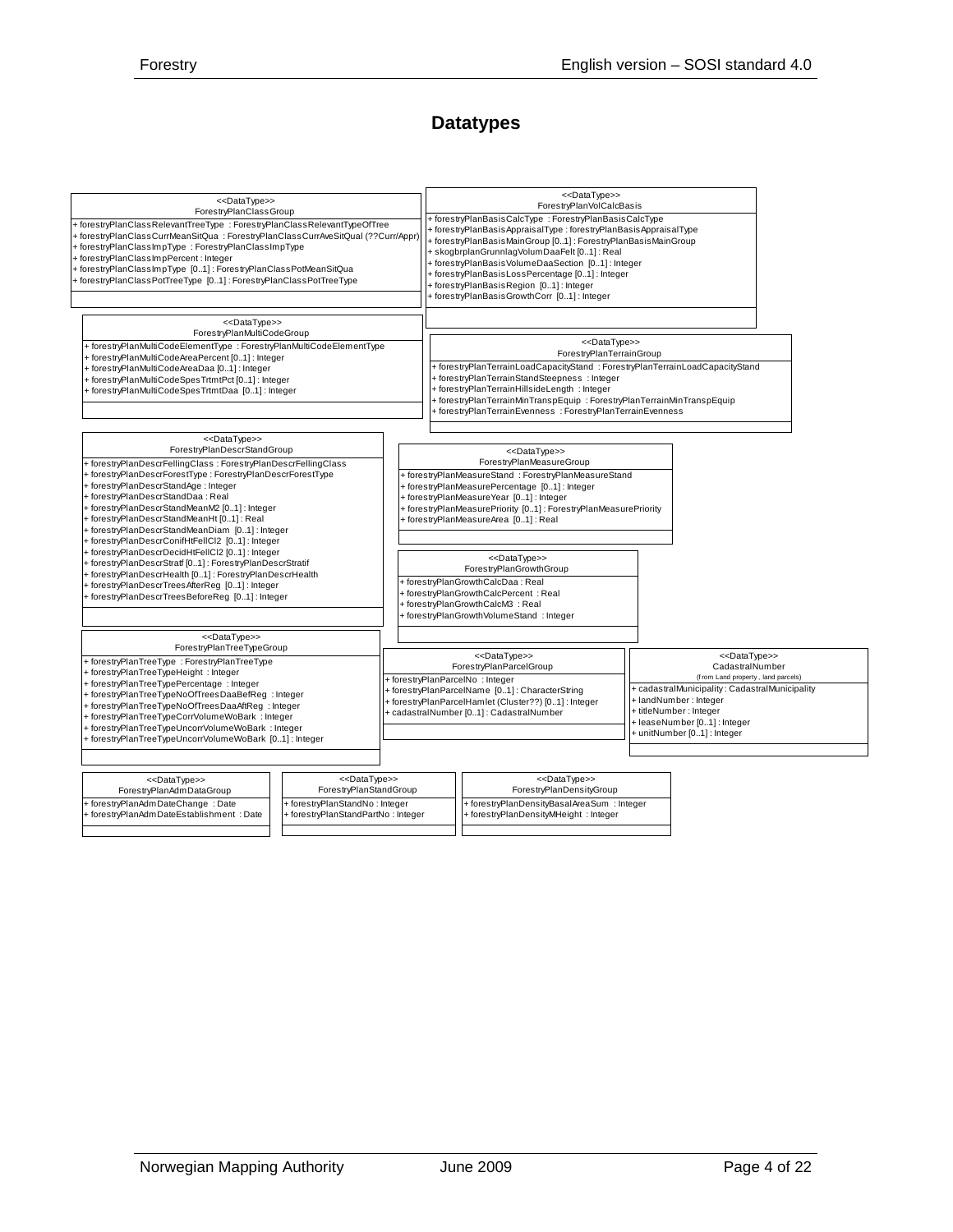## **Codelists**

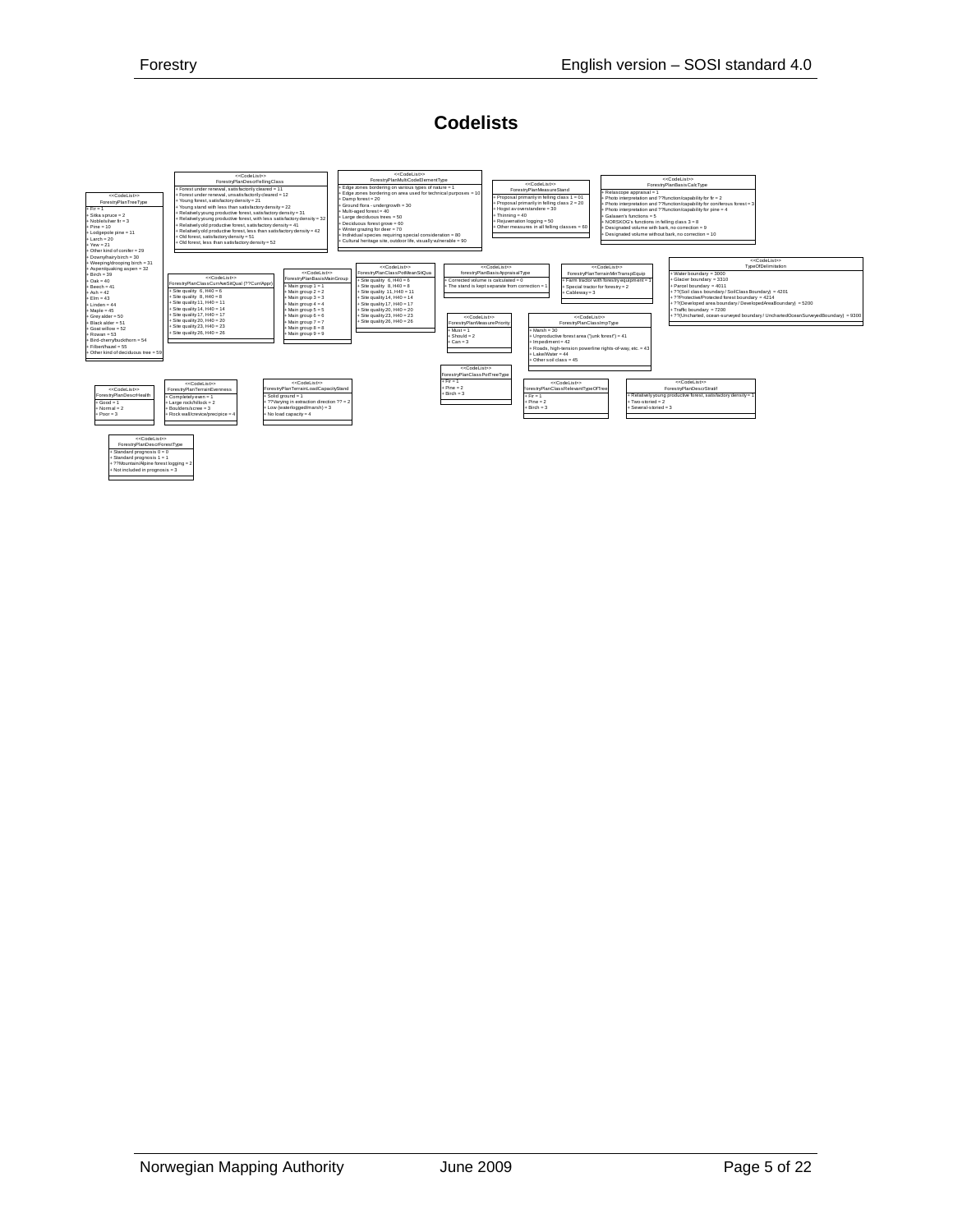## <span id="page-5-0"></span>**1.2 Description**

## <span id="page-5-1"></span>**1.1.1 Stand**

| $\overline{N}$          | Name/<br>Role name              | Description                                                                                                                                                                                                                                          | Obligation/<br>Condition | Maximum<br>Occurrenc<br>е | <b>Type</b>                         | Constraint |
|-------------------------|---------------------------------|------------------------------------------------------------------------------------------------------------------------------------------------------------------------------------------------------------------------------------------------------|--------------------------|---------------------------|-------------------------------------|------------|
| $\mathbf{1}$            | <b>Class</b><br>Stand           | delimited forest area with<br>relatively uniform felling<br>class, distribution of trees<br>and site quality<br>(productivity class). In<br>practice, felling class is the<br>criterion which has the<br>greatest significance for<br>categorization |                          |                           |                                     |            |
| 1.1                     | extent                          | area over which an object<br>extends                                                                                                                                                                                                                 | $\mathbf 0$              | 1                         | <b>SurfaceWithQu</b><br>ality       |            |
| 1.2                     | position                        | location where the object<br>exists                                                                                                                                                                                                                  | $\mathbf 0$              | 1                         | PointWithQuali<br>ty                |            |
| $1.3$                   | forestryPlanParc<br>elGroup     | unique description of a<br>parcel group within a<br>designated municipality                                                                                                                                                                          | $\mathbf 0$              | 1                         | ForestryPlanP<br>arcelGroup         |            |
| 1.4                     | forestryPlanStan<br>dGroup      | unique serial numbering of<br>stand within a property<br>parcel                                                                                                                                                                                      | 0                        | 1                         | ForestryPlanSt<br>andGroup          |            |
| 1.5                     | forestryPlanAdm<br>DataGroup    | time of establishment and<br>changes to data                                                                                                                                                                                                         | $\mathbf 0$              | 1                         | ForestryPlanA<br>dmDataGroup        |            |
| 1.6                     | forestryPlanClas<br>sGroup      | describes the production<br>conditions in a stand                                                                                                                                                                                                    | $\mathbf 0$              | 1                         | ForestryPlanCl<br>assGroup          |            |
| 1.7                     | forestryPlanDesc<br>rStandGroup | descriptive stand<br>parameters                                                                                                                                                                                                                      | 0                        | 1                         | ForestryPlanD<br>escrStandGrou<br>р |            |
| 1.8                     | forestryPlanMulti<br>CodeGroup  | general codes for multi-<br>use element                                                                                                                                                                                                              | $\mathbf 0$              | N                         | ForestryPlanM<br>ultiCodeGroup      |            |
| 1.9                     | forestryPlanVolC<br>alcBasis    | a set of variables for<br>calculating volume,<br>wastage and growth                                                                                                                                                                                  | $\mathbf 0$              | 1                         | ForestryPlanV<br>olCalcBasis        |            |
| 1.1<br>$\boldsymbol{0}$ | forestryPlanTerra<br>inGroup    | a set of variables which<br>describes technical<br>operational conditions in<br>the stand, along the<br>logging road and in the<br>immediate vicinity of the<br>stand                                                                                | 0                        | 1                         | ForestryPlanT<br>errainGroup        |            |
| 1.1<br>1                | forestryPlanDens<br>ityGroup    | stand appraisals wherein<br>total basal area, crown<br>coverage percentage and<br>mean height are registered<br>as a basis for calculation<br>of volume                                                                                              | 0                        | 1                         | ForestryPlanD<br>ensityGroup        |            |
| 1.1<br>$\overline{2}$   | forestryPlanMeas<br>ureGroup    | describes measures or<br>treatment types, when the<br>measure should be<br>implemented and priority                                                                                                                                                  | 0                        | 1                         | ForestryPlanM<br>easureGroup        |            |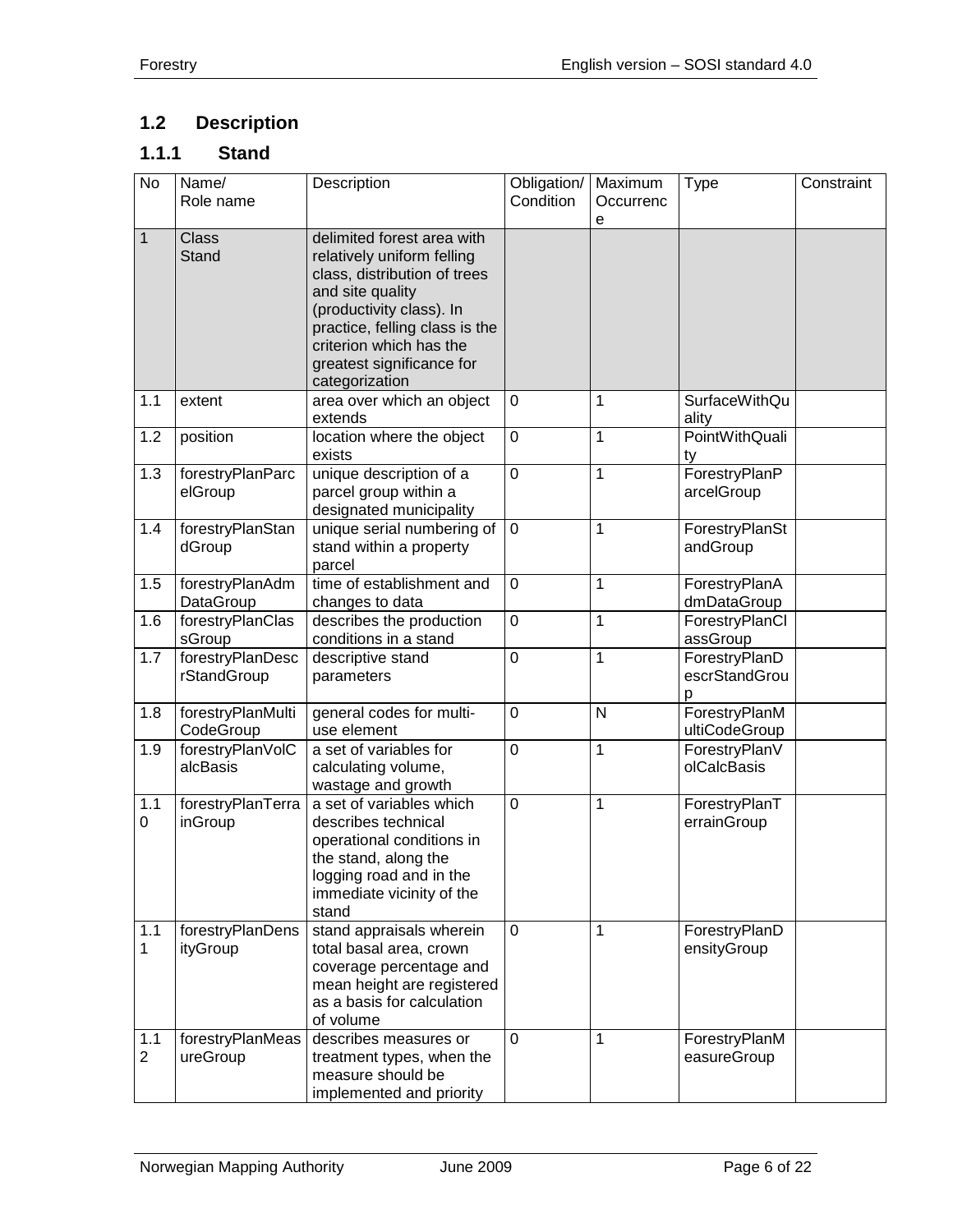|     |                  | (importance)                             |   |   |                  |            |
|-----|------------------|------------------------------------------|---|---|------------------|------------|
| 1.1 |                  | forestryPlanGrow   calculated volume and |   |   | ForestryPlanGr   |            |
| 3   | thGroup          | growth                                   |   |   | owthGroup        |            |
| 1.1 | forestryPlanTree | description of tree type                 | 0 | N | ForestryPlanTr   |            |
| 4   | <b>TypeGroup</b> | with associated volume                   |   |   | eeTypeGroup      |            |
|     |                  | and tree heights                         |   |   |                  |            |
| 1.1 | Role             |                                          |   | N | StandBoundar     | Aggregrati |
| 5   | boudaryStand     |                                          |   |   |                  | <b>on</b>  |
| 1.1 | Role             |                                          |   |   | <b>DekParcel</b> |            |
| 6   | belongTo         |                                          |   |   |                  |            |

#### <span id="page-6-0"></span>**1.1.2 StandBoundary**

| No  | Name/<br>Role name            | Description                                                                     | Obligation/<br>Condition | Maximum<br>Occurrenc | <b>Type</b>                   | Constraint |
|-----|-------------------------------|---------------------------------------------------------------------------------|--------------------------|----------------------|-------------------------------|------------|
|     |                               |                                                                                 |                          | е                    |                               |            |
| 2   | <b>Class</b><br>StandBoundary | delimits the individual<br>stand units                                          |                          |                      |                               |            |
| 2.1 | border                        | course following the<br>transition between<br>different real world<br>phenomena |                          |                      | <b>CurveWithQual</b><br>ity   |            |
| 2.2 | delimitationType              | type of delimitation                                                            | 0                        |                      | <b>TypeOfDelimit</b><br>ation |            |
| 2.3 | Role<br>(unnamed) Stand       |                                                                                 |                          | 2                    | Stand                         |            |

## <span id="page-6-1"></span>**1.1.3 <<DataType>> ForestryPlanAdmDataGroup**

| No. | Name/<br>Role name                       | Description                                                                                   | Obligation/<br>Condition | Maximum<br>Occurrenc | <b>Type</b> | Constraint |
|-----|------------------------------------------|-----------------------------------------------------------------------------------------------|--------------------------|----------------------|-------------|------------|
|     |                                          |                                                                                               |                          | е                    |             |            |
| 3   | Datatype<br>ForestryPlanAdm<br>DataGroup | time of establishment and<br>changes to data                                                  |                          |                      |             |            |
| 3.1 | forestryPlanAdm<br>DateChange            | date of latest change Note:   1<br>Established when the<br>content fo the stand is<br>changed |                          |                      | Date        |            |
| 3.2 | forestryPlanAdm<br>DateEstablishme<br>nt | date of initial registration                                                                  |                          |                      | Date        |            |

#### <span id="page-6-2"></span>**1.1.4 <<DataType>> ForestryPlanDescrStandGroup**

| No.            | Name/<br>Role name                          | Description                                                                                          | Obligation/<br>Condition | Maximum<br>Occurrenc<br>e | Type                                  | Constraint |
|----------------|---------------------------------------------|------------------------------------------------------------------------------------------------------|--------------------------|---------------------------|---------------------------------------|------------|
| $\overline{4}$ | Datatype<br>ForestryPlanDes<br>crStandGroup | descriptive stand<br>parameters                                                                      |                          |                           |                                       |            |
| 4.1            | forestryPlanDesc<br>rFellingClass           | felling class                                                                                        |                          |                           | ForestryPlanD<br>escrFellingCla<br>SS |            |
| 4.2            | rForestType                                 | forestryPlanDesc   forest typeNote: Indicates<br>whether the stand is to be<br>included in prognosis |                          |                           | ForestryPlanD<br>escrForestTyp<br>е   |            |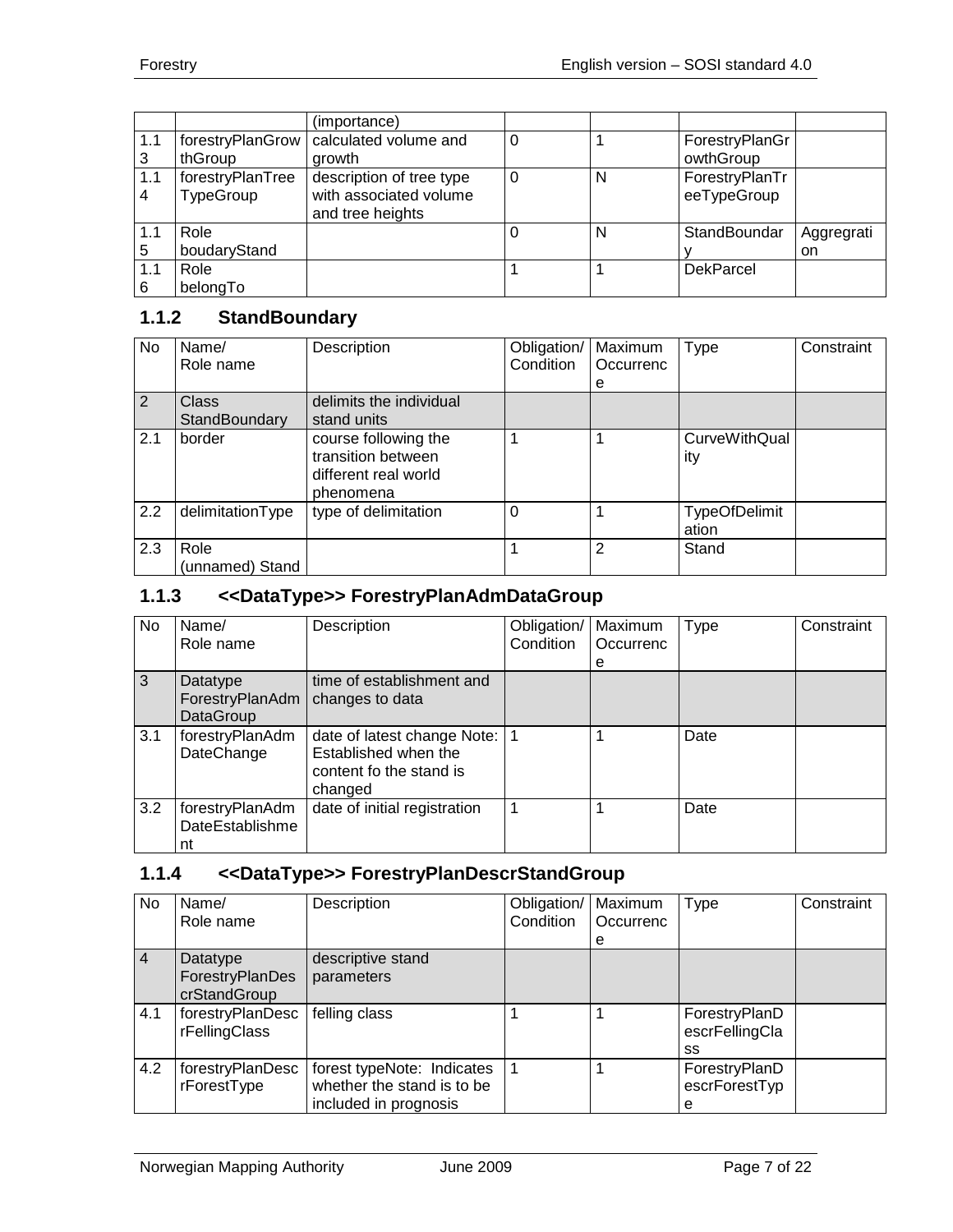|                       |                                           | calculations, alternatively<br>which prognosis model is<br>to be used                                                                                    |                |                |                              |
|-----------------------|-------------------------------------------|----------------------------------------------------------------------------------------------------------------------------------------------------------|----------------|----------------|------------------------------|
| 4.3                   | forestryPlanDesc<br>rStandAge             | average age for the stand                                                                                                                                | $\mathbf{1}$   | 1              | Integer                      |
| 4.4                   | forestryPlanDesc<br>rStandDaa             | total area of the stand in<br>decares $(10 \text{ da} = 1)$<br>hectare)                                                                                  | $\mathbf{1}$   | 1              | Real                         |
| 4.5                   | forestryPlanDesc<br>rStandMeanM2          | estimated mean basal<br>area                                                                                                                             | $\overline{0}$ | 1              | Integer                      |
| 4.6                   | forestryPlanDesc<br>rStandMeanHt          | estimated mean height in<br>metres                                                                                                                       | $\overline{0}$ | 1              | Real                         |
| 4.7                   | forestryPlanDesc<br><b>rStandMeanDiam</b> | estimated mean diameter<br>in the stand Note: Stated<br>in millimetres                                                                                   | $\mathbf 0$    | 1              | Integer                      |
| 4.8                   | forestryPlanDesc<br>rConifHtFellCl2       | height of coniferous forest<br>in felling class 2 Note:<br>Stated in metres                                                                              | $\mathbf 0$    | $\overline{1}$ | Integer                      |
| 4.9                   | forestryPlanDesc<br>rDecidHtFellCl2       | height of deciduous forest<br>in felling class 2 Note:<br>Stated in metres                                                                               | $\mathbf 0$    | 1              | Integer                      |
| 4.1<br>0              | forestryPlanDesc<br>rStratf               | stratification                                                                                                                                           | $\overline{0}$ | 1              | ForestryPlanD<br>escrStratif |
| 4.1<br>1              | forestryPlanDesc<br>rHealth               | health                                                                                                                                                   | $\overline{0}$ | 1              | ForestryPlanD<br>escrHealth  |
| 4.1<br>$\overline{2}$ | forestryPlanDesc<br>rTreesAfterReg        | number of trees after<br>regulating Note: The<br>number of trees in the<br>stand after an<br>envisioned/hypothetical<br>regulation. Stated in<br>decares | $\overline{0}$ | 1              | Integer                      |
| 4.1<br>3              | forestryPlanDesc<br>rTreesBeforeReg       | number of trees before<br>regulating Note: The total<br>number of trees in the<br>stand before regulation.<br>Stated in decares                          | $\Omega$       | 1              | Integer                      |

## <span id="page-7-0"></span>**1.1.5 <<DataType>> ForestryPlanStandGroup**

| No. | Name/<br>Role name                     | Description                                                                                        | Obligation/<br>Condition | Maximum<br>Occurrenc<br>e | Type    | Constraint |
|-----|----------------------------------------|----------------------------------------------------------------------------------------------------|--------------------------|---------------------------|---------|------------|
| 5   | Datatype<br>ForestryPlanStan<br>dGroup | unique serial numbering of<br>stand within a property<br>parcel                                    |                          |                           |         |            |
| 5.1 | forestryPlanStan<br>dNo                | stand number                                                                                       |                          |                           | Integer |            |
| 5.2 | forestryPlanStan<br>dPartNo            | stand ??part/partial<br>number Note: Number<br>which can be assigned to<br>the stand when dividing |                          |                           | Integer |            |

## <span id="page-7-1"></span>**1.1.6 <<DataType>> ForestryPlanMultiCodeGroup**

| N0<br>ame.<br>----<br>N.<br>וסווסוי -<br>יםו | Maximum<br>VDE<br>------<br>וור<br>пов<br>. ו הו | $-11221$ |
|----------------------------------------------|--------------------------------------------------|----------|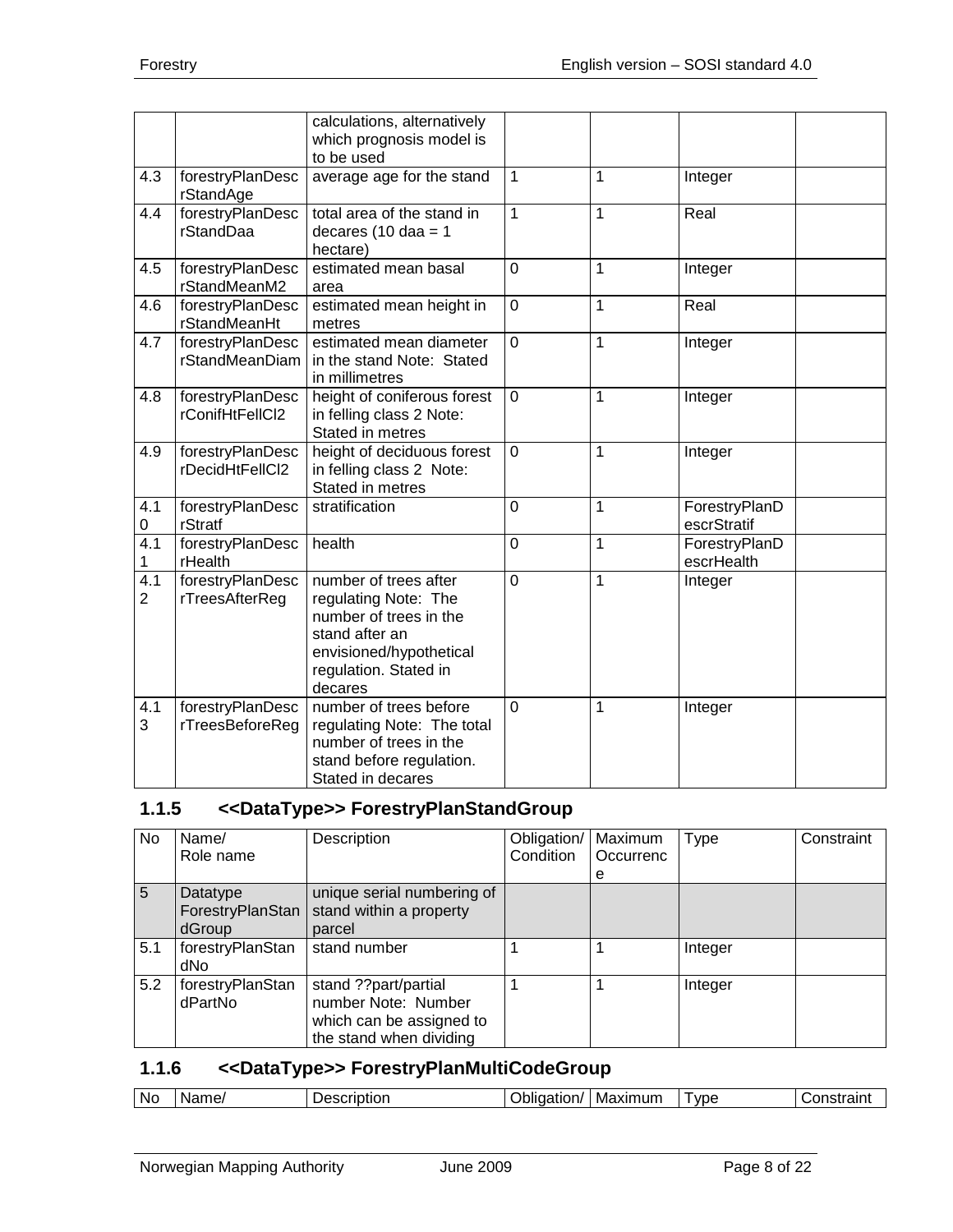|     | Role name                                  |                                                                                                                     | Condition   | Occurrenc<br>е |                                          |  |
|-----|--------------------------------------------|---------------------------------------------------------------------------------------------------------------------|-------------|----------------|------------------------------------------|--|
| 6   | Datatype<br>ForestryPlanMulti<br>CodeGroup | general codes for multi-<br>use element                                                                             |             |                |                                          |  |
| 6.1 | forestryPlanMulti<br>CodeElementTyp<br>е   | multiply coded element<br>type                                                                                      | 1           | 1              | ForestryPlanM<br>ultiCodeEleme<br>ntType |  |
| 6.2 | forestryPlanMulti<br>CodeAreaPercen        | area share for the multiple<br>use element as a<br>percentage of the total<br>area of the stand                     | $\Omega$    | 1              | Integer                                  |  |
| 6.3 | forestryPlanMulti<br>CodeAreaDaa           | area for the multiple use<br>element                                                                                | $\Omega$    | 1              | Integer                                  |  |
| 6.4 | forestryPlanMulti<br>CodeSpesTrtmtP<br>ct  | deduction share Note:<br>Area which must receive<br>special treatment in<br>prognosis program. Stated<br>in decares | $\mathbf 0$ | 1              | Integer                                  |  |
| 6.5 | forestryPlanMulti<br>CodeSpesTrtmtD<br>aa  | deduction area Note: Area   0<br>which must receive special<br>treatment in prognosis<br>program                    |             | 1              | Integer                                  |  |

# <span id="page-8-0"></span>**1.1.7 <<DataType>> ForestryPlanVolCalcBasis**

| <b>No</b>      | Name/<br>Role name                               | Description                                                                                                                                                                                                        | Obligation/<br>Condition | Maximum<br>Occurrenc<br>е | Type                                   | Constraint |
|----------------|--------------------------------------------------|--------------------------------------------------------------------------------------------------------------------------------------------------------------------------------------------------------------------|--------------------------|---------------------------|----------------------------------------|------------|
| $\overline{7}$ | Datatype<br>ForestryPlanVol<br>CalcBasis         | a set of variables for<br>calculating volume,<br>wastage and growth                                                                                                                                                |                          |                           |                                        |            |
| 7.1            | forestryPlanBasis<br>CalcType                    | calculation type Note:<br>?? (Directs calculations to /<br>Governs calculations<br>toward) volume functions<br>which are related to the<br>appraisal method. Usage<br>is defined in the appraisal<br>instructions. | 1                        | 1                         | ForestryPlanB<br>asisCalcType          |            |
| 7.2            | forestryPlanBasis<br>AppraisalType               | appraisal type governs<br>calculations with respect to<br>corrected and uncorrected<br>appraised value                                                                                                             | 1                        | 1                         | forestryPlanBa<br>sisAppraisalTy<br>pe |            |
| 7.3            | forestryPlanBasis<br>MainGroup                   | main group Note:<br>Criterion for grouping<br>??test/trial trees                                                                                                                                                   | $\overline{0}$           | 1                         | ForestryPlanB<br>asisMainGroup         |            |
| 7.4            | skogbrplanGrunn<br>lagVolumDaaFelt               | volum pr. dekar angitt i felt<br>Merknad: Angitt i<br>kubikkmeter                                                                                                                                                  | $\mathbf 0$              | 1                         | Real                                   |            |
| 7.5            | forestryPlanBasis<br><b>VolumeDaaSecti</b><br>on | volume per decare stated<br>by section Note: Stated in<br>cubic metres                                                                                                                                             | $\Omega$                 | 1                         | Integer                                |            |
| 7.6            | forestryPlanBasis<br>LossPercentage              | loss percentage can be<br>used to estimate a sales<br>quantity                                                                                                                                                     | $\mathbf 0$              | 1                         | Integer                                |            |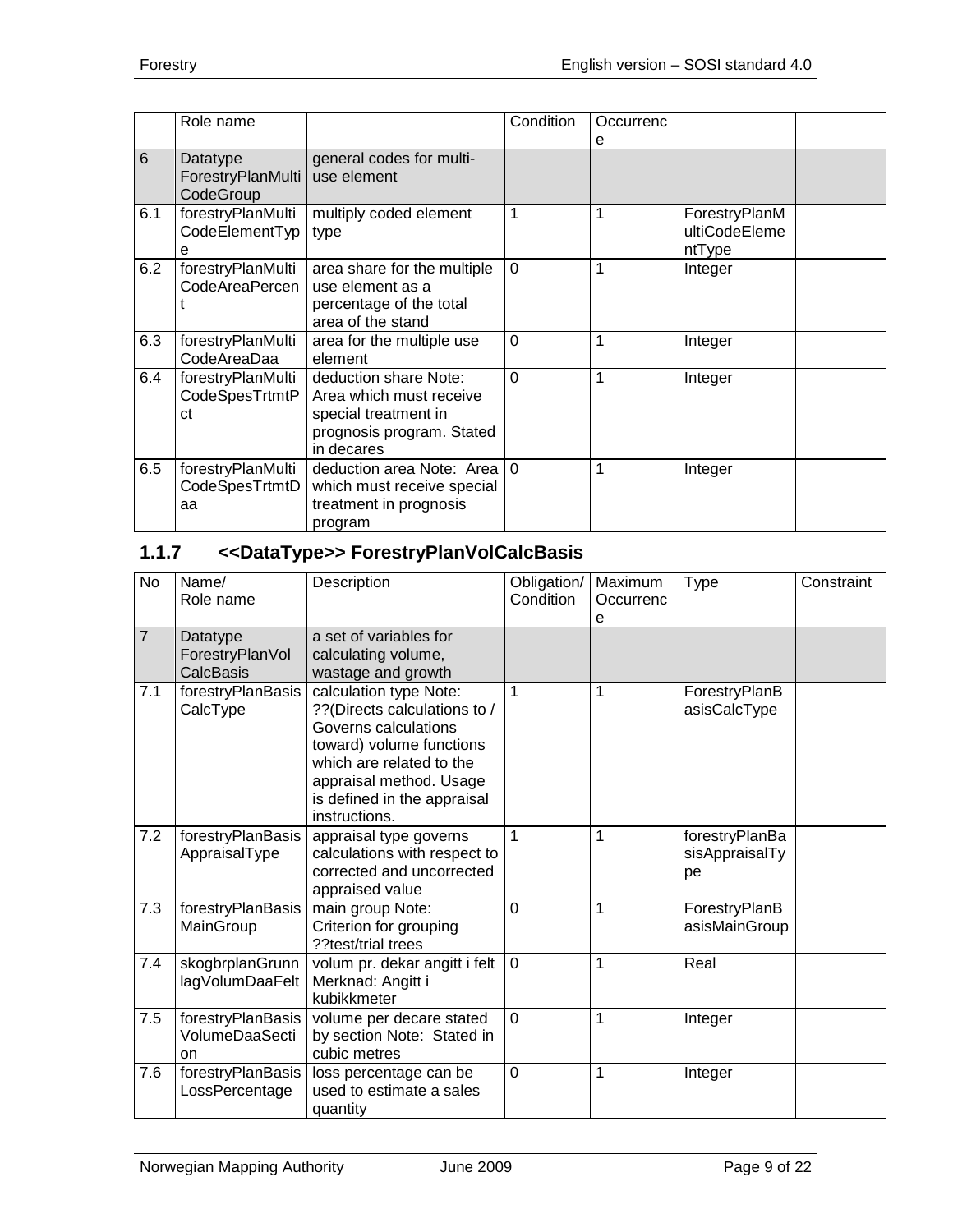| 17.7 |            | forestryPlanBasis   region shall govern the                                                            |  | Integer |  |
|------|------------|--------------------------------------------------------------------------------------------------------|--|---------|--|
|      | Region     | stand with respect to<br>relevant calculation<br>functions according to<br>location                    |  |         |  |
| 7.8  | GrowthCorr | forestryPlanBasis   growth correction Note:<br>Percentage for adjustment<br>of the growth calculations |  | Integer |  |

#### <span id="page-9-0"></span>**1.1.8 <<DataType>> ForestryPlanClassGroup**

| <b>No</b> | Name/<br>Role name                        | Description                                                                                                                                                                                                            | Obligation/<br>Condition | Maximum<br>Occurrenc<br>е | <b>Type</b>                                              | Constraint |
|-----------|-------------------------------------------|------------------------------------------------------------------------------------------------------------------------------------------------------------------------------------------------------------------------|--------------------------|---------------------------|----------------------------------------------------------|------------|
| 8         | Datatype<br>ForestryPlanClas<br>sGroup    | describes the production<br>conditions in a stand                                                                                                                                                                      |                          |                           |                                                          |            |
| 8.1       | forestryPlanClas<br>sRelevantTreeTy<br>pe | relevant type of tree in the<br>stand                                                                                                                                                                                  | 1                        | 1                         | ForestryPlanCl<br>assRelevantTy<br>peOfTree              |            |
| 8.2       | forestryPlanClas<br>sCurrMeanSitQu<br>а   | current average site<br>quality for the stand,<br>measured or estimated for<br>the type of tree which is<br>relevant for site quality<br>assessment Note: Site<br>quality assessment<br>according to the H40<br>system | 1                        | 1                         | ForestryPlanCl<br>assCurrAveSit<br>Qual<br>(??Curr/Appr) |            |
| 8.3       | forestryPlanClas<br>sImpType              | impediment type for stated<br>impediment share                                                                                                                                                                         | 1                        | 1                         | ForestryPlanCl<br>assImpType                             |            |
| 8.4       | forestryPlanClas<br>sImpPercent           | impediment share in whole<br>percentage points Note:<br>Impediment patches of<br>land stated as a<br>percentage of the total<br>area of the stand. At 100%<br>the impediment type must<br>be stated                    | 1                        | 1                         | Integer                                                  |            |
| 8.5       | forestryPlanClas<br>sImpType              | impediment type for stated<br>impediment share                                                                                                                                                                         | 0                        | 1                         | ForestryPlanCl<br>assPotMeanSit<br>Qua                   |            |
| 8.6       | forestryPlanClas<br>sPotTreeType          | potential type of tree for<br>site quality assessment                                                                                                                                                                  | $\mathbf 0$              | 1                         | ForestryPlanCl<br>assPotTreeTyp<br>e                     |            |

## <span id="page-9-1"></span>**1.1.9 <<DataType>> ForestryPlanParcelGroup**

| No  | Name/<br>Role name       | Description                                                                                    | Obligation/   Maximum<br>Condition | <b>Occurrenc</b> | Type    | Constraint |
|-----|--------------------------|------------------------------------------------------------------------------------------------|------------------------------------|------------------|---------|------------|
|     |                          |                                                                                                |                                    | e                |         |            |
| 9   | Datatype<br>elGroup      | unique description of a<br>ForestryPlanParc   parcel group within a<br>designated municipality |                                    |                  |         |            |
| 9.1 | forestryPlanParc<br>elNo | parcel number, unique<br>within the cadastre                                                   |                                    |                  | Integer |            |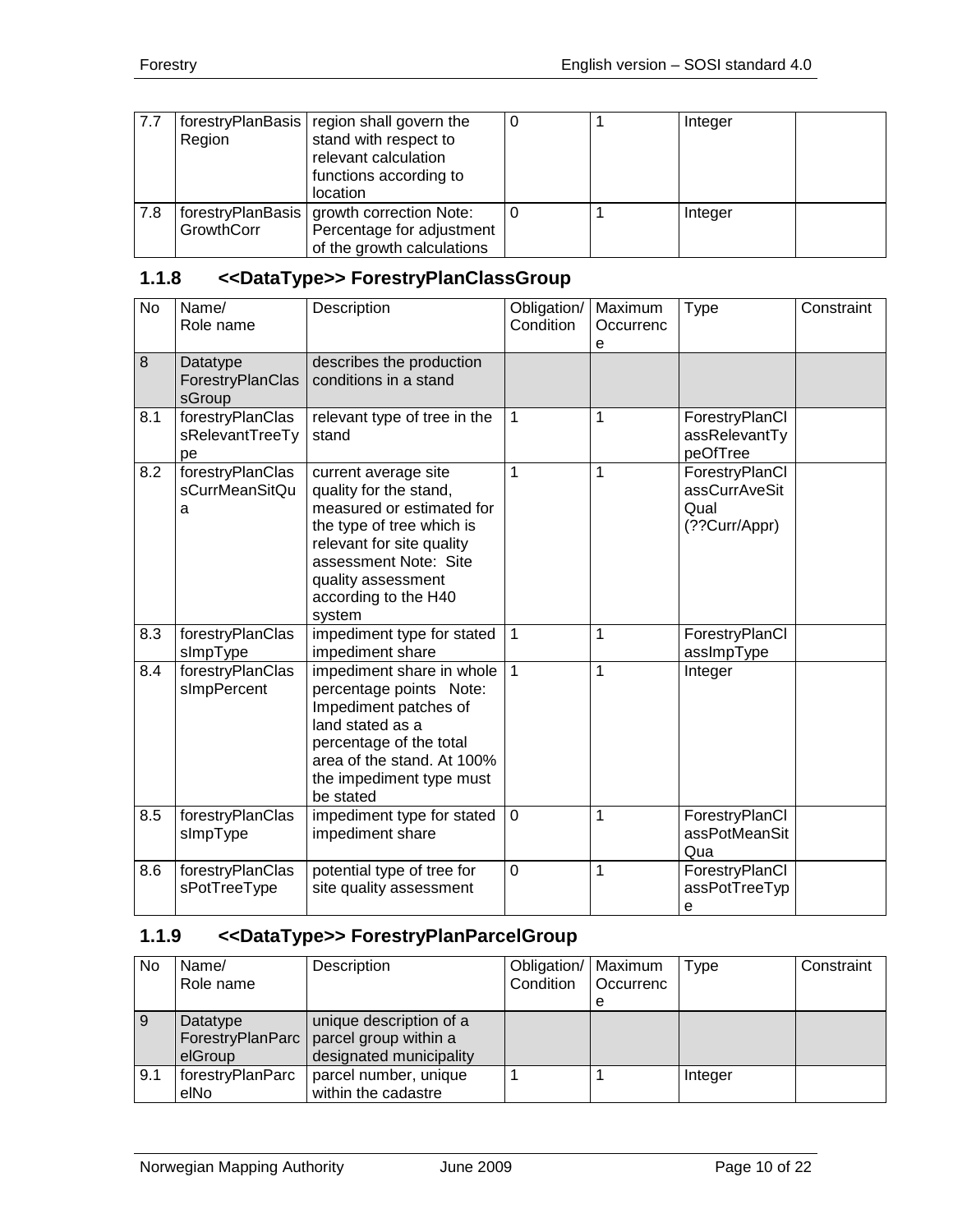|     |                                             | number                                                                                                                                                          |          |                     |
|-----|---------------------------------------------|-----------------------------------------------------------------------------------------------------------------------------------------------------------------|----------|---------------------|
| 9.2 | forestryPlanParc<br>elName                  | parcel name                                                                                                                                                     | 0        | CharacterStrin      |
| 9.3 | forestryPlanParc<br>elHamlet(Cluster<br>??) | unofficial division of<br>municipalities into<br>??hamlets/clusters Note:<br>Used to aggregate data<br>into ??fixed/regular<br>divisions in the<br>municipality |          | Integer             |
| 9.4 | cadastralNumber                             | the official term for each<br>individual cadastral unit                                                                                                         | $\Omega$ | CadastralNum<br>ber |

#### <span id="page-10-0"></span>**1.1.10 <<DataType>> ForestryPlanTerrainGroup**

| No       | Name/<br>Role name                           | Description                                                                                                                                                           | Obligation/<br>Condition | Maximum<br>Occurrenc<br>е | <b>Type</b>                                  | Constraint |
|----------|----------------------------------------------|-----------------------------------------------------------------------------------------------------------------------------------------------------------------------|--------------------------|---------------------------|----------------------------------------------|------------|
| 10       | Datatype<br>ForestryPlanTerr<br>ainGroup     | a set of variables which<br>describes technical<br>operational conditions in<br>the stand, along the<br>logging road and in the<br>immediate vicinity of the<br>stand |                          |                           |                                              |            |
| 10.<br>1 | forestryPlanTerra<br>inLoadCapacityS<br>tand | load capacity for medium-<br>sized agricultural tractor<br>with chains Note: The<br>assessment is made in the<br>stand and on bare ground                             | 1                        | 1                         | ForestryPlanT<br>errainLoadCap<br>acityStand |            |
| 10.<br>2 | forestryPlanTerra<br>inStandSteepnes<br>s    | steepness Note: Stated in<br>% gradient                                                                                                                               | 1                        | 1                         | Integer                                      |            |
| 10.<br>3 | forestryPlanTerra<br>inHillsideLength        | hillside length Note:<br>Stated in metres                                                                                                                             | 1                        | 1                         | Integer                                      |            |
| 10.<br>4 | forestryPlanTerra<br>inMinTranspEqui         | minimum transportation<br>equipment                                                                                                                                   | 1                        | 1                         | ForestryPlanT<br>errainMinTrans<br>pEquip    |            |
| 10.<br>5 | forestryPlanTerra<br>inEvenness              | evenness                                                                                                                                                              | 1                        | 1                         | ForestryPlanT<br>errainEvennes<br>s          |            |

## <span id="page-10-1"></span>**1.1.11 <<DataType>> ForestryPlanDensityGroup**

| No  | Name/<br>Role name                       | Description                                                                                                                                             | Obligation/   Maximum<br>Condition | Occurrenc<br>е | Type    | Constraint |
|-----|------------------------------------------|---------------------------------------------------------------------------------------------------------------------------------------------------------|------------------------------------|----------------|---------|------------|
| 11  | Datatype<br>ForestryPlanDen<br>sityGroup | stand appraisals wherein<br>total basal area, crown<br>coverage percentage and<br>mean height are registered<br>as a basis for calculation<br>of volume |                                    |                |         |            |
| 11. | forestryPlanDens<br>ityBasalAreaSum      | basal area sum / crown<br>coverage percentage in<br>tenths                                                                                              |                                    |                | Integer |            |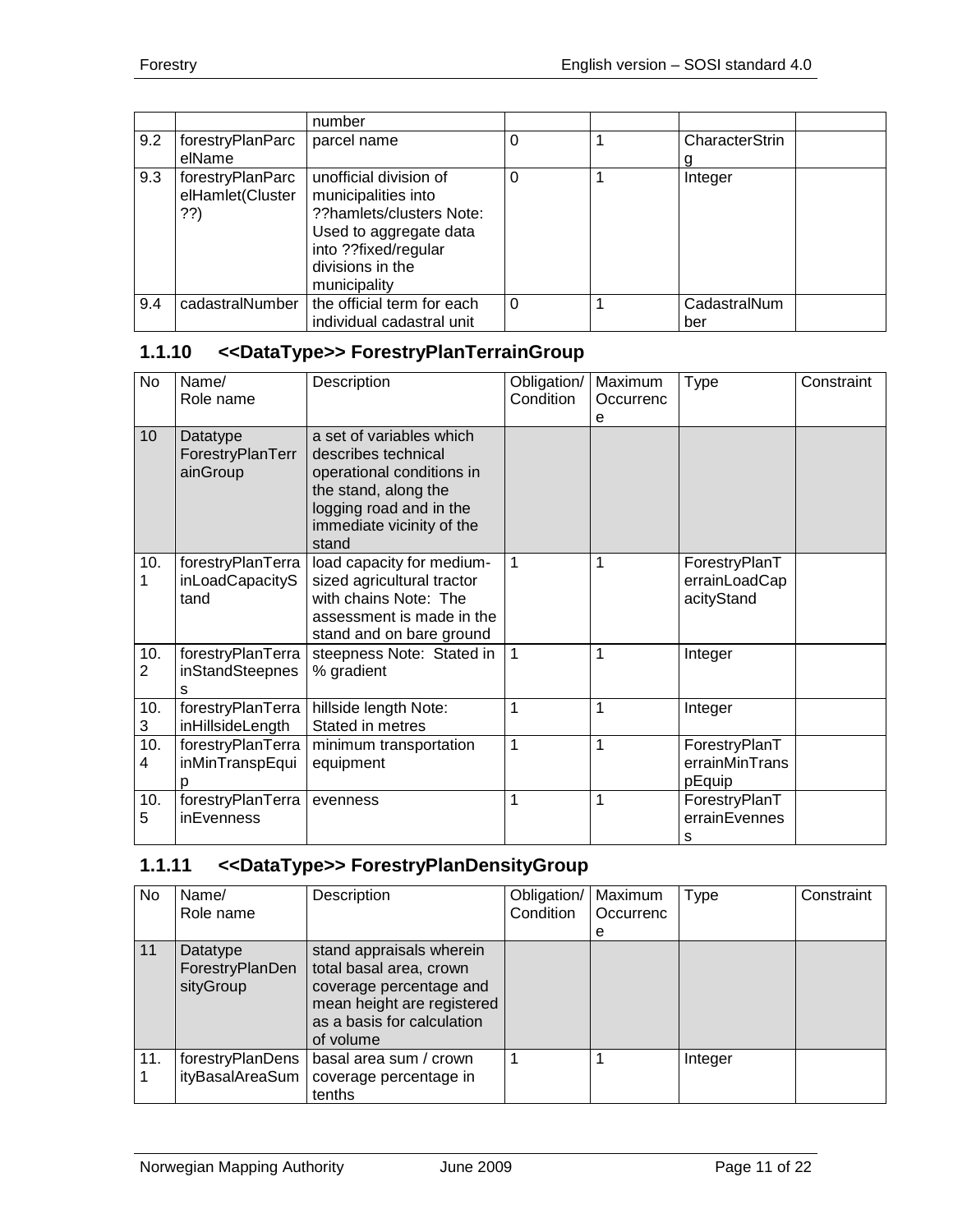|              | 11.   forestryPlanDens   mean height of basal area |  | Integer |  |
|--------------|----------------------------------------------------|--|---------|--|
| l itvMHeiaht | 3? Note: Stated in metres                          |  |         |  |

#### <span id="page-11-0"></span>**1.1.12 <<DataType>> ForestryPlanMeasureGroup**

| <b>No</b> | Name/<br>Role name                       | Description                                                                                                         | Obligation/<br>Condition | Maximum<br>Occurrenc<br>е | Type                            | Constraint |
|-----------|------------------------------------------|---------------------------------------------------------------------------------------------------------------------|--------------------------|---------------------------|---------------------------------|------------|
| 12        | Datatype<br>ForestryPlanMea<br>sureGroup | describes measures or<br>treatment types, when the<br>measure should be<br>implemented and priority<br>(importance) |                          |                           |                                 |            |
| 12.       | forestryPlanMeas<br>ureStand             | actions/for                                                                                                         |                          |                           | ForestryPlanM<br>easureStand    |            |
| 12.<br>2  | forestryPlanMeas<br>urePercentage        | area share for the<br>measure as a percentage<br>of the total area                                                  | $\Omega$                 |                           | Integer                         |            |
| 12.<br>3  | forestryPlanMeas<br>ureYear              | årstall for gjennomføring<br>av tiltaket                                                                            | $\Omega$                 |                           | Integer                         |            |
| 12.<br>4  | forestryPlanMeas<br>urePriority          | priority                                                                                                            | 0                        | 1                         | ForestryPlanM<br>easurePriority |            |
| 12.<br>5  | forestryPlanMeas<br>ureArea              | area of the measure Note:<br>Stated in decares                                                                      | $\Omega$                 |                           | Real                            |            |

#### <span id="page-11-1"></span>**1.1.13 <<DataType>> ForestryPlanGrowthGroup**

| No       | Name/<br>Role name                      | Description                                                                 | Obligation/<br>Condition | Maximum<br>Occurrenc<br>е | Type    | Constraint |
|----------|-----------------------------------------|-----------------------------------------------------------------------------|--------------------------|---------------------------|---------|------------|
| 13       | Datatype<br>ForestryPlanGro<br>wthGroup | calculated volume and<br>growth                                             |                          |                           |         |            |
| 13.      | forestryPlanGrow<br>thCalcDaa           | ??estimated/calculated<br>growth per decare Note:<br>Stated in cubic metres | 1                        |                           | Real    |            |
| 13.<br>2 | forestryPlanGrow<br>thCalcPercent       | ??estimated/calculated<br>growth percentage                                 | 1                        |                           | Real    |            |
| 13.<br>3 | forestryPlanGrow<br>thCalcM3            | ??estimated/calculated<br>volume per decare Note:<br>Stated in cubic metres | 1                        |                           | Real    |            |
| 13.<br>4 | forestryPlanGrow<br>thVolumeStand       | total volume in the stand<br>Note: Stated in cubic<br>metres                | 1                        |                           | Integer |            |

#### <span id="page-11-2"></span>**1.1.14 <<DataType>> ForestryPlanTreeTypeGroup**

| <b>No</b> | Name/<br>Role name                               | Description                                                            | Obligation/<br>Condition | Maximum<br>Occurrenc<br>e | <b>Type</b>              | Constraint |
|-----------|--------------------------------------------------|------------------------------------------------------------------------|--------------------------|---------------------------|--------------------------|------------|
| 14        | Datatype<br>ForestryPlanTree<br><b>TypeGroup</b> | description of tree type<br>with associated volume<br>and tree heights |                          |                           |                          |            |
| 14.       | forestryPlanTree<br><b>Type</b>                  | type of tree                                                           |                          |                           | ForestryPlanTr<br>eeType |            |
| 14.<br>2  | forestryPlanTree<br>TypeHeight                   | height for the type of tree<br>Note: Stated in metres                  |                          |                           | Integer                  |            |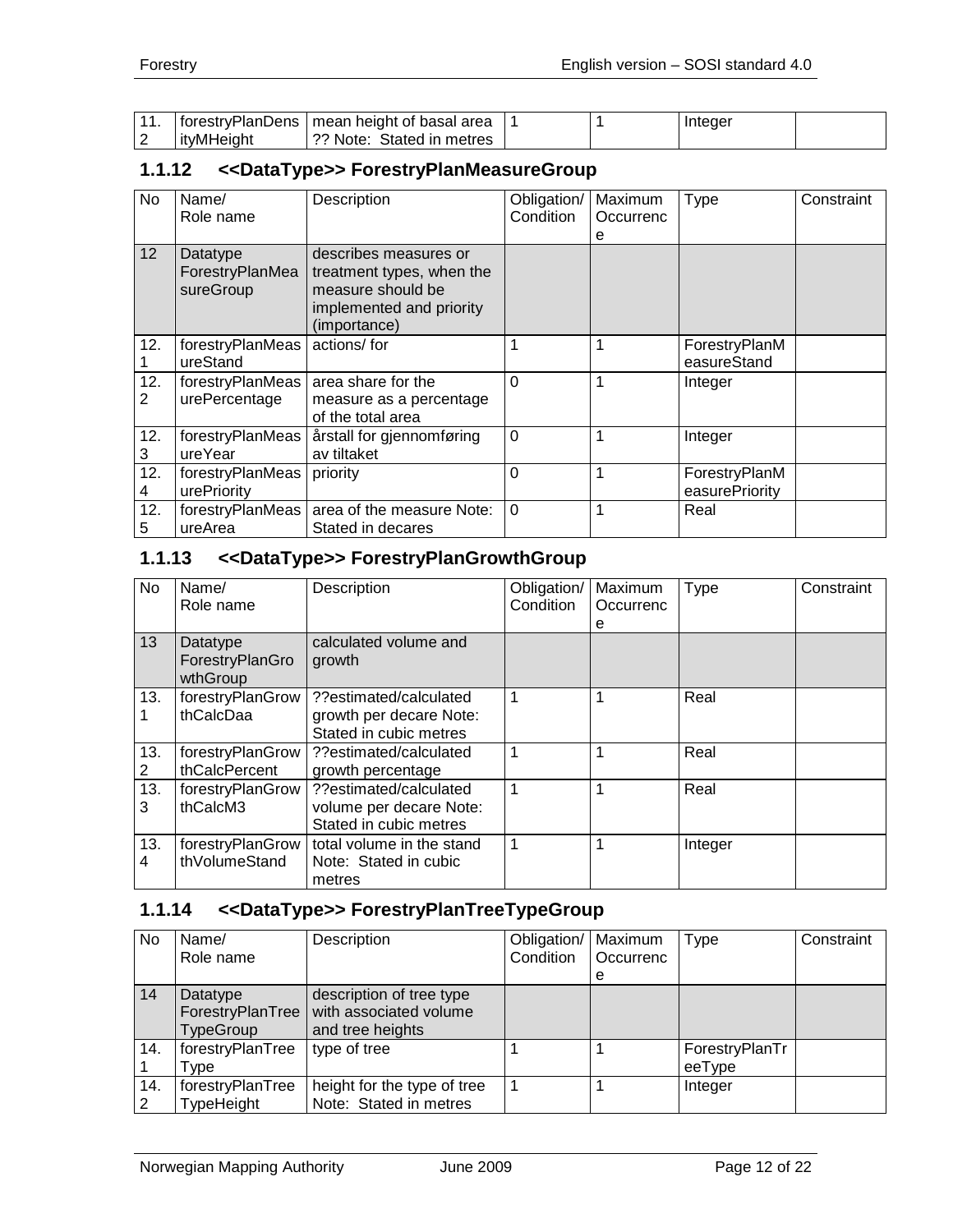| 14.<br>3 | forestryPlanTree<br>TypePercentage                    | volume share for the type<br>of tree Note: Stated in %                                                            | 1              |   | Integer |  |
|----------|-------------------------------------------------------|-------------------------------------------------------------------------------------------------------------------|----------------|---|---------|--|
| 14.<br>4 | forestryPlanTree<br><b>TypeNoOfTrees</b><br>DaaBefReg | the tree type $XzXs$ share of $\vert$<br>the number of trees per<br>decare before regulation<br>Note: Stated in % | $\overline{1}$ | 1 | Integer |  |
| 14.<br>5 | forestryPlanTree<br><b>TypeNoOfTrees</b><br>DaaAftReg | the tree typeXzXs share of<br>the number of trees per<br>decare after regulation<br>Note: Stated in %             | 1              | 1 | Integer |  |
| 14.<br>6 | forestryPlanTree<br>TypeCorrVolume<br>WoBark          | volume for the type of tree<br>without bark, corrected<br>Note: Stated in cubic<br>metres                         | 1              | 1 | Integer |  |
| 14.<br>7 | forestryPlanTree<br>TypeUncorrVolu<br>meWoBark        | volume for the type of tree<br>without bark, uncorrected<br>Note: Stated in cubic<br>metres                       | $\mathbf{1}$   | 1 | Integer |  |
| 14.<br>8 | forestryPlanTree<br>TypeUncorrVolu<br>meWoBark        | volume for the type of tree<br>without bark, uncorrected<br>Note: Stated in cubic<br>metres                       | $\Omega$       | 1 | Integer |  |

#### <span id="page-12-0"></span>**1.1.15 Association <<Topo>> Stand -StandBoundary**

| No  | Name/           | Description | Obligation/   Maximum |           | Type         | Constraint |
|-----|-----------------|-------------|-----------------------|-----------|--------------|------------|
|     | Role name       |             | Condition             | Occurrenc |              |            |
|     |                 |             |                       | e         |              |            |
| 15  | Association     |             |                       |           |              |            |
|     | Stand -         |             |                       |           |              |            |
|     | StandBoundary   |             |                       |           |              |            |
| 15. | Role            |             |                       | N         | StandBoundar | Aggregatio |
|     | boudaryStand    |             |                       |           |              | n          |
| 15. | Role            |             |                       | 2         | Stand        |            |
| 2   | (unnamed) Stand |             |                       |           |              |            |

## <span id="page-12-1"></span>**1.1.16 Association Stand -DekParcel**

| No       | Name/<br>Role name                         | Description | Obligation/ Maximum<br>Condition | Occurrenc<br>e | <b>Type</b> | Constraint |
|----------|--------------------------------------------|-------------|----------------------------------|----------------|-------------|------------|
| 16       | Association<br>Stand -<br><b>DekParcel</b> |             |                                  |                |             |            |
| 16.      | Role<br>belongTo                           |             |                                  |                | DekParcel   |            |
| 16.<br>2 | Role<br>(unnamed) Stand                    |             |                                  | N              | Stand       |            |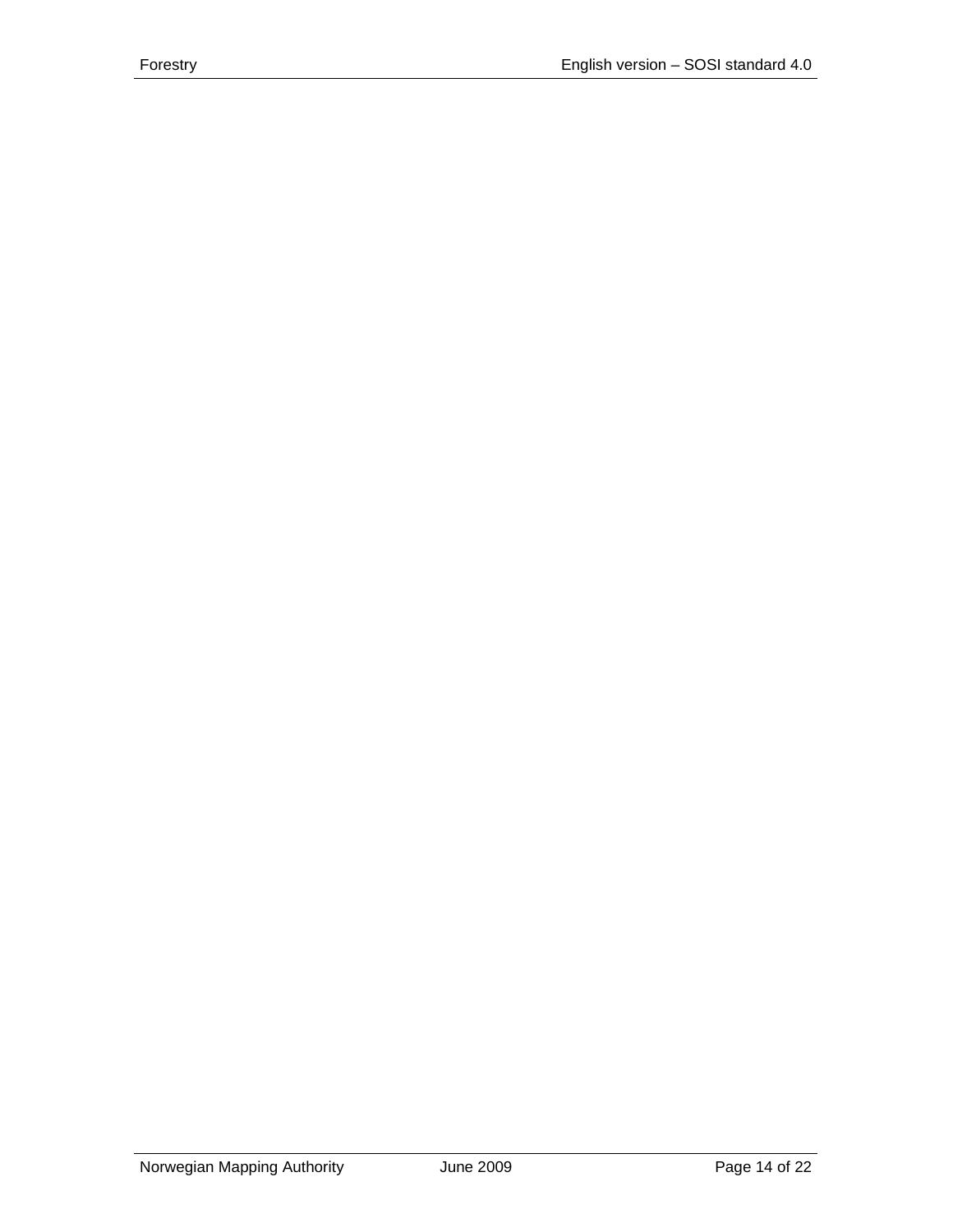#### **1.1.17 CodeLists**

#### **1.1.17.1 <<CodeList>> ForestryPlanDescrFellingClass**

| Nr   | Code name                              | Definition/Description | Code |
|------|----------------------------------------|------------------------|------|
|      | CodeList                               | felling class          |      |
|      | ForestryPlanDescrFellingClass          |                        |      |
| 1.1  | Forest under renewal, satisfactorily   |                        | 11   |
|      | cleared                                |                        |      |
| 1.2  | Forest under renewal, unsatisfactorily |                        | 12   |
|      | cleared                                |                        |      |
| 1.3  | Young forest, satisfactory density     |                        | 21   |
| 1.4  | Young stand with less than             |                        | 22   |
|      | satisfactory density                   |                        |      |
| 1.5  | Relatively young productive forest,    |                        | 31   |
|      | satisfactory density                   |                        |      |
| 1.6  | Relatively young productive forest,    |                        | 32   |
|      | with less satisfactory density         |                        |      |
| 1.7  | Relatively old productive forest,      |                        | 41   |
|      | satisfactory density                   |                        |      |
| 1.8  | Relatively old productive forest, less |                        | 42   |
|      | than satisfactory density              |                        |      |
| 1.9  | Old forest, satisfactory density       |                        | 51   |
| 1.10 | Old forest, less than satisfactory     |                        | 52   |
|      | density                                |                        |      |

#### <span id="page-14-1"></span><span id="page-14-0"></span>**1.1.17.2 <<CodeList>> ForestryPlanDescrStratif**

<span id="page-14-2"></span>

| Nr             | Code name                           | Definition/Description | Code |
|----------------|-------------------------------------|------------------------|------|
| $\overline{2}$ | CodeList                            | stratification         |      |
|                | ForestryPlanDescrStratif            |                        |      |
| 2.1            | Relatively young productive forest, |                        |      |
|                | satisfactory density                |                        |      |
| 2.2            | Two-storied                         |                        |      |
| 2.3            | Several-storied                     |                        |      |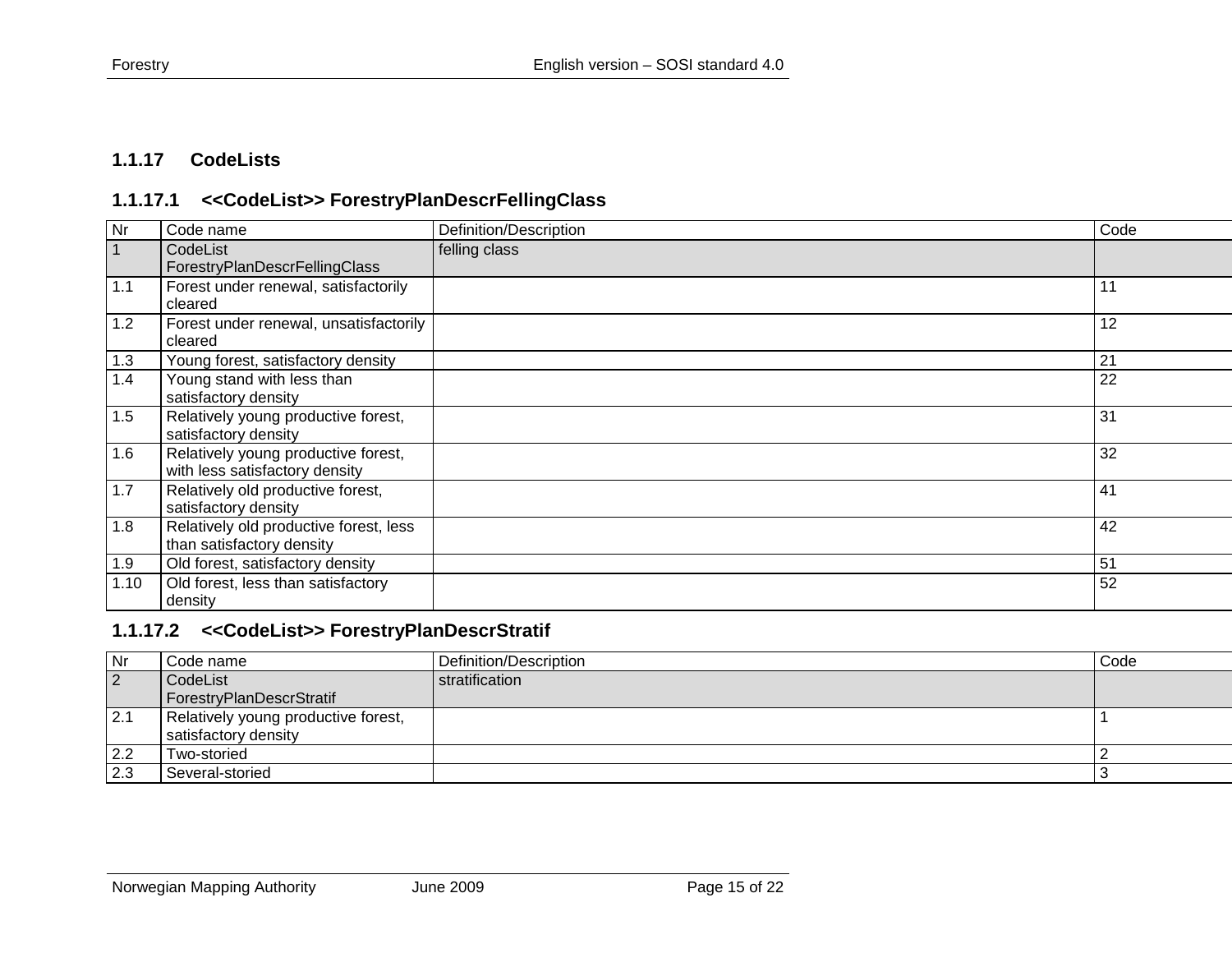#### **1.1.17.3 <<CodeList>> ForestryPlanDescrForestType**

| l Nr      | Code name                        | Definition/Description                                                                     | Code |
|-----------|----------------------------------|--------------------------------------------------------------------------------------------|------|
| $\vert$ 3 | CodeList                         | forest type Note: Indicates whether the stand is to be included in prognosis calculations, |      |
|           | ForestryPlanDescrForestType      | alternatively which prognosis model is to be used                                          |      |
| 3.1       | Standard prognosis 0             |                                                                                            |      |
| 3.2       | Standard prognosis 1             |                                                                                            |      |
| 3.3       | ??Mountain/Alpine forest logging |                                                                                            |      |
| 3.4       | Not included in prognosis        |                                                                                            |      |

#### **1.1.17.4 <<CodeList>> ForestryPlanDescrHealth**

| Nr        | Code name               | Definition/Description | Code |
|-----------|-------------------------|------------------------|------|
| $\vert$ 4 | CodeList                | health                 |      |
|           | ForestryPlanDescrHealth |                        |      |
| 4.1       | Good                    |                        |      |
| 4.2       | Normal                  |                        |      |
| 4.3       | Poor                    |                        |      |

#### <span id="page-15-0"></span>**1.1.17.5 <<CodeList>> ForestryPlanMultiCodeElementType**

<span id="page-15-2"></span><span id="page-15-1"></span>

| Nr             | Code name                             | Definition/Description                                                                    | Code |
|----------------|---------------------------------------|-------------------------------------------------------------------------------------------|------|
| 5 <sub>1</sub> | CodeList                              | multiply coded element type Note: May be edge zones toward various types of natural       |      |
|                | ForestryPlanMultiCodeElementType      | surroundings                                                                              |      |
| 5.1            | Edge zones bordering on various       | Kantsoner mot ulike naturtyper (myr, vann m.v.)                                           |      |
|                | types of nature                       |                                                                                           |      |
| 5.2            | Edge zones bordering on area used     | Edge zones bordering on area used for technical purposes (roads, paths, ski trails, etc.) | 10   |
|                | for technical purposes                |                                                                                           |      |
| 5.3            | Damp forest                           | Edge zones bordering on various types of nature (marsh, lakes/watercourses, etc.)         | 20   |
| 5.4            | Ground flora - undergrowth            |                                                                                           | 30   |
| 5.5            | Multi-aged forest                     |                                                                                           | -40  |
| 5.6            | Large deciduous trees                 |                                                                                           | 50   |
| 5.7            | Deciduous forest grove                |                                                                                           | 60   |
| 5.8            | Winter grazing for deer               |                                                                                           | 70   |
| 5.9            | Individual species requiring special  |                                                                                           | 80   |
|                | consideration                         |                                                                                           |      |
| 5.10           | Cultural heritage site, outdoor life, |                                                                                           | -90  |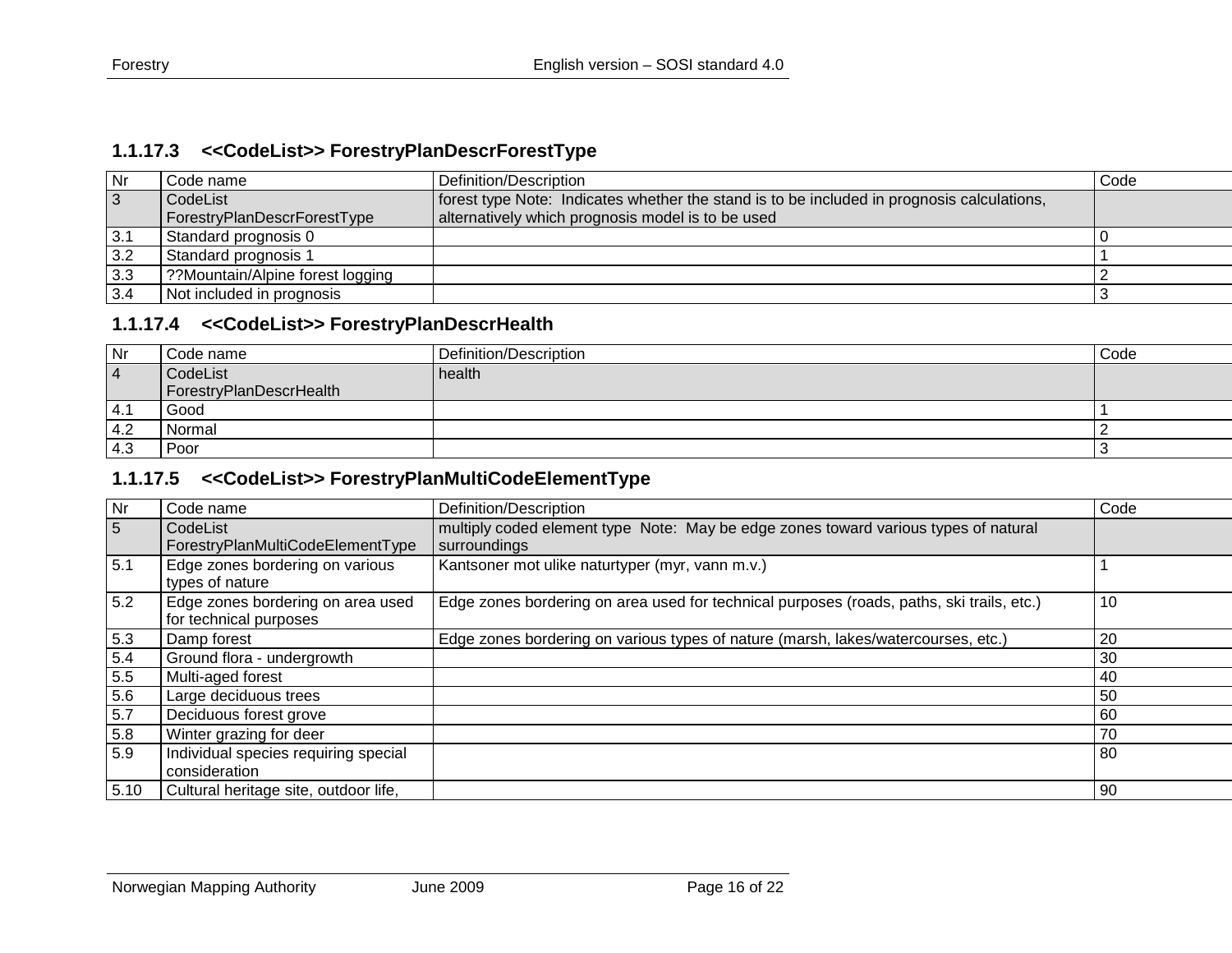| <b>MAIL</b><br>, Villner<br>المسترات المتعارض<br>-11 - |  |
|--------------------------------------------------------|--|
|                                                        |  |

#### **1.1.17.6 <<CodeList>> ForestryPlanBasisCalcType**

| Nr  | Code name                                                                  | Definition/Description                                                                         | Code   |
|-----|----------------------------------------------------------------------------|------------------------------------------------------------------------------------------------|--------|
| 6   | CodeList                                                                   | calculation type Note: Directs calculations ??to/ toward volume functions which are related to |        |
|     | ForestryPlanBasisCalcType                                                  | the appraisal method. Usage is defined in the appraisal instructions.                          |        |
| 6.1 | Relascope appraisal                                                        |                                                                                                |        |
| 6.2 | Photo interpretation and<br>??function/capability for fir                  | Photo interpretation and use of Tomter's ??function for fir                                    | ⌒<br>∠ |
| 6.3 | Photo interpretation and<br>??function/capability for coniferous<br>forest | Photo interpretation and use of Tomter's ??function for coniferous forest                      | 3      |
| 6.4 | Photo interpretation and<br>??function/capability for pine                 | Photo interpretation and use of Tomter's ?? function for pine                                  | 4      |
| 6.5 | Galaaen's functions                                                        |                                                                                                | 5      |
| 6.6 | NORSKOG's functions in felling class                                       |                                                                                                | 8      |
| 6.7 | Designated volume with bark, no<br>correction                              |                                                                                                | 9      |
| 6.8 | Designated volume without bark, no<br>correction                           |                                                                                                | 10     |

#### <span id="page-16-0"></span>**1.1.17.7 <<CodeList>> ForestryPlanBasisMainGroup**

<span id="page-16-1"></span>

| Nr             | Code name                  | Definition/Description                                     | Code |
|----------------|----------------------------|------------------------------------------------------------|------|
| $\overline{7}$ | CodeList                   | main group Note: Criterion for grouping ??test/trial trees |      |
|                | ForestryPlanBasisMainGroup |                                                            |      |
| 7.1            | Main group 1               |                                                            |      |
| 7.2            | Main group 2               |                                                            |      |
| 7.3            | Main group 3               |                                                            |      |
| 7.4            | Main group 4               |                                                            |      |
| 7.5            | Main group 5               |                                                            |      |
| 7.6            | Main group 6               |                                                            |      |
| 7.7            | Main group 7               |                                                            |      |
| 7.8            | Main group 8               |                                                            |      |
| 7.9            | Main group 9               |                                                            | -9   |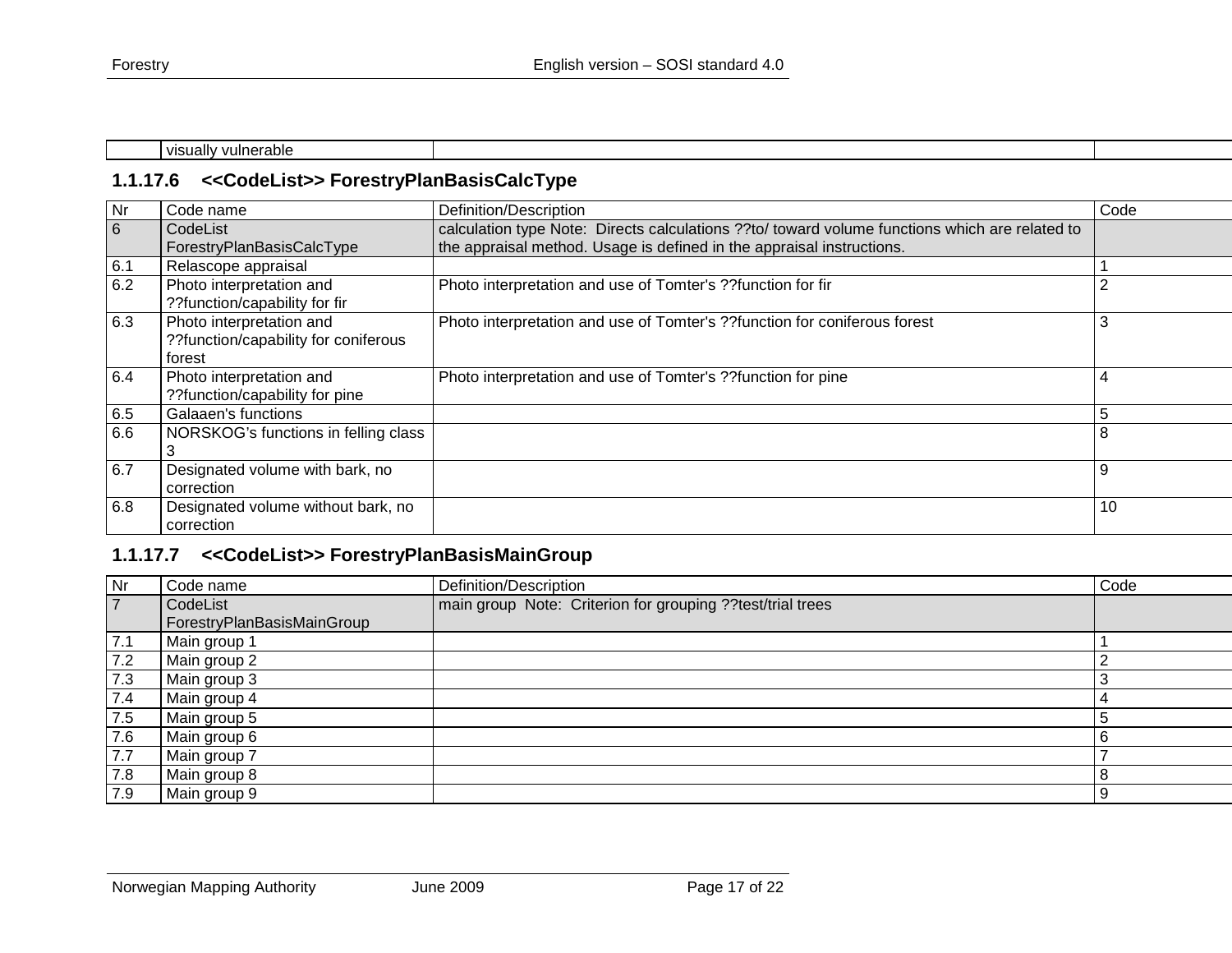#### **1.1.17.8 <<CodeList>> forestryPlanBasisAppraisalType**

| Nr  | Code name                       | Definition/Description                                                                        | Code |
|-----|---------------------------------|-----------------------------------------------------------------------------------------------|------|
| 8   | CodeList                        | appraisal type governs calculations with respect to corrected and uncorrected appraised value |      |
|     | forestryPlanBasisAppraisalType  |                                                                                               |      |
| 8.1 | Corrected volume is calculated  |                                                                                               |      |
| 8.2 | The stand is kept separate from |                                                                                               |      |
|     | l correction                    |                                                                                               |      |

#### **1.1.17.9 <<CodeList>> ForestryPlanClassCurrAveSitQual (??Curr/Appr)**

<span id="page-17-0"></span>

| Nr  | Code name                       | Definition/Description                                                                         | Code |
|-----|---------------------------------|------------------------------------------------------------------------------------------------|------|
| 9   | CodeList                        | relevant average site quality of the stand Note: Measured or ??estimated/ calculated for the   |      |
|     | ForestryPlanClassCurrAveSitQual | appropriate type of tree for site quality assessment. Site quality assessment according to the |      |
|     | (??Curr/Appr)                   | H40 system                                                                                     |      |
| 9.1 | Site quality 6, H40             |                                                                                                | 6    |
| 9.2 | Site quality 8, H40             |                                                                                                | 8    |
| 9.3 | Site quality 11, H40            |                                                                                                |      |
| 9.4 | Site quality 14, H40            |                                                                                                | 14   |
| 9.5 | Site quality 17, H40            |                                                                                                | 17   |
| 9.6 | Site quality 20, H40            |                                                                                                | 20   |
| 9.7 | Site quality 23, H40            |                                                                                                | 23   |
| 9.8 | Site quality 26, H40            |                                                                                                | 26   |

#### <span id="page-17-1"></span>**1.1.17.10 <<CodeList>> ForestryPlanClassRelevantTypeOfTree**

| Nr   | Code name                         | Definition/Description             | Code |
|------|-----------------------------------|------------------------------------|------|
| 10   | CodeList                          | relevant type of tree in the stand |      |
|      | ForestryPlanClassRelevantTypeOfTr |                                    |      |
|      | ee                                |                                    |      |
| 10.1 | Fir                               |                                    |      |
| 10.2 | Pine                              |                                    |      |
| 10.3 | <b>Birch</b>                      |                                    |      |

#### **1.1.17.11 <<CodeList>> ForestryPlanClassImpType**

<span id="page-17-3"></span><span id="page-17-2"></span>

| Nr              | name<br>nd.<br>- COUC | าition/Description<br>⊃efir ∂                 | Code |
|-----------------|-----------------------|-----------------------------------------------|------|
| $\overline{11}$ | CodeList              | I impediment type for stated impediment share |      |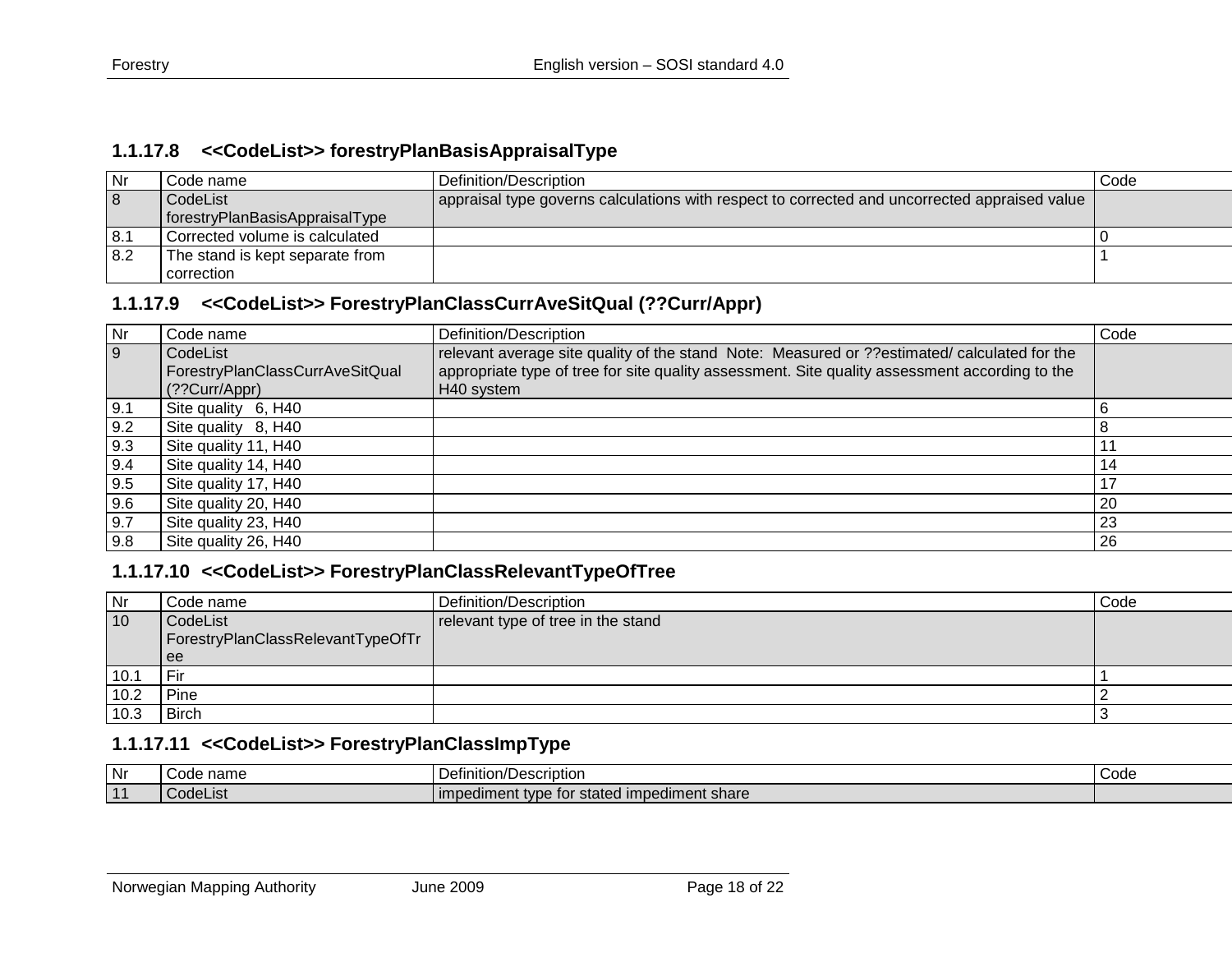|      | ForestryPlanClassImpType              |     |
|------|---------------------------------------|-----|
| 11.1 | Marsh                                 | 30  |
| 11.2 | Unproductive forest area ("junk       | 4,  |
|      | forest")                              |     |
| 11.3 | Impediment                            | -42 |
| 11.4 | Roads, high-tension powerline rights- | 43  |
|      | of-way, etc.                          |     |
| 11.5 | Lake/Water                            | 44  |
| 11.6 | Other soil class                      | 45  |

#### **1.1.17.12 <<CodeList>> ForestryPlanClassPotMeanSitQua**

| Nr   | Code name                      | Definition/Description                                                                             | Code |
|------|--------------------------------|----------------------------------------------------------------------------------------------------|------|
| 12   | CodeList                       | potential average site quality for the stand, measured or estimated for the potential type of tree |      |
|      | ForestryPlanClassPotMeanSitQua | for site quality assessment                                                                        |      |
| 12.1 | Site quality 6, H40            |                                                                                                    |      |
| 12.2 | Site quality 8, H40            |                                                                                                    |      |
| 12.3 | Site quality 11, H40           |                                                                                                    |      |
| 12.4 | Site quality 14, H40           |                                                                                                    | 14   |
| 12.5 | Site quality 17, H40           |                                                                                                    |      |
| 12.6 | Site quality 20, H40           |                                                                                                    | -20  |
| 12.7 | Site quality 23, H40           |                                                                                                    | 23   |
| 12.8 | Site quality 26, H40           |                                                                                                    | 26   |

#### **1.1.17.13 <<CodeList>> ForestryPlanClassPotTreeType**

<span id="page-18-0"></span>

| Nr   | Code name                    | Definition/Description                             | Code |
|------|------------------------------|----------------------------------------------------|------|
| 13   | CodeList                     | potential type of tree for site quality assessment |      |
|      | ForestryPlanClassPotTreeType |                                                    |      |
| 13.1 | Fir                          |                                                    |      |
| 13.2 | Pine                         |                                                    |      |
| 13.3 | <b>Birch</b>                 |                                                    |      |

#### **1.1.17.14 <<CodeList>> ForestryPlanTerrainLoadCapacityStand**

<span id="page-18-2"></span><span id="page-18-1"></span>

| Nr | Code name | <b>Definition/Description</b>                                                           | Code |
|----|-----------|-----------------------------------------------------------------------------------------|------|
| 14 | CodeList  | load capacity for medium-sized agricultural tractor with chains Note: The assessment is |      |
|    |           | ForestryPlanTerrainLoadCapacitySta   made in the stand and on bare ground               |      |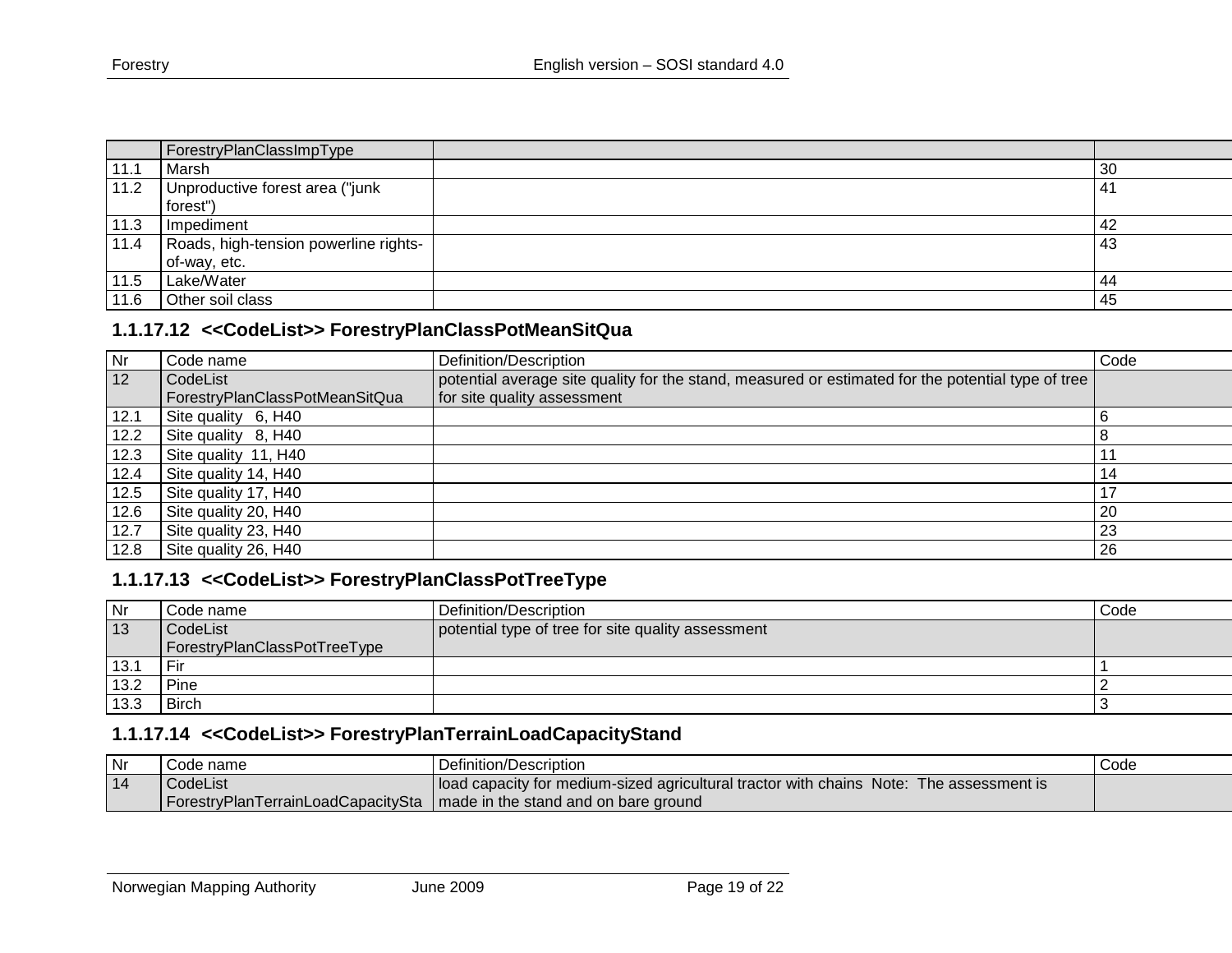|      | ∣ nd                                |  |
|------|-------------------------------------|--|
| 14.1 | Solid ground                        |  |
| 14.2 | ?? Varying in extraction direction? |  |
| 14.3 | Low (waterlogged/marsh)             |  |
| 14.4 | No load capacity                    |  |

#### **1.1.17.15 <<CodeList>> ForestryPlanTerrainEvenness**

| <b>Nr</b> | Code name                   | Definition/Description  | Code |
|-----------|-----------------------------|-------------------------|------|
| 15        | CodeList                    | evenness of the terrain |      |
|           | ForestryPlanTerrainEvenness |                         |      |
| 15.1      | Completely even             |                         |      |
| 15.2      | Large rock/hillock          |                         |      |
| 15.3      | Boulders/scree              |                         |      |
| 15.4      | Rock wall/crevice/precipice |                         |      |

#### **1.1.17.16 <<CodeList>> ForestryPlanTerrainMinTranspEquip**

| Nr   | Code name                            | Definition/Description           | Code |
|------|--------------------------------------|----------------------------------|------|
| 16   | CodeList                             | minimum transportation equipment |      |
|      | ForestryPlanTerrainMinTranspEquip    |                                  |      |
| 16.1 | Farm tractor with forestry equipment |                                  |      |
| 16.2 | Special tractor for forestry         |                                  |      |
| 16.3 | Cableway                             |                                  |      |

#### <span id="page-19-0"></span>**1.1.17.17 <<CodeList>> ForestryPlanMeasureStand**

<span id="page-19-2"></span><span id="page-19-1"></span>

| $\mathsf{N}$ r | Code name                             | Definition/Description                     | Code      |
|----------------|---------------------------------------|--------------------------------------------|-----------|
| 17             | CodeList                              | measures/treatment proposals for the stand |           |
|                | ForestryPlanMeasureStand              |                                            |           |
| 17.1           | Proposal primarily in felling class 1 |                                            |           |
| 17.2           | Proposal primarily in felling class 2 |                                            | -20       |
| 17.3           | Hogst av overstandere                 |                                            | 30        |
| 17.4           | <b>Thinning</b>                       |                                            | -40       |
| 17.5           | Rejuvenation logging                  |                                            | -50       |
| 17.6           | Other measures in all felling classes |                                            | <b>60</b> |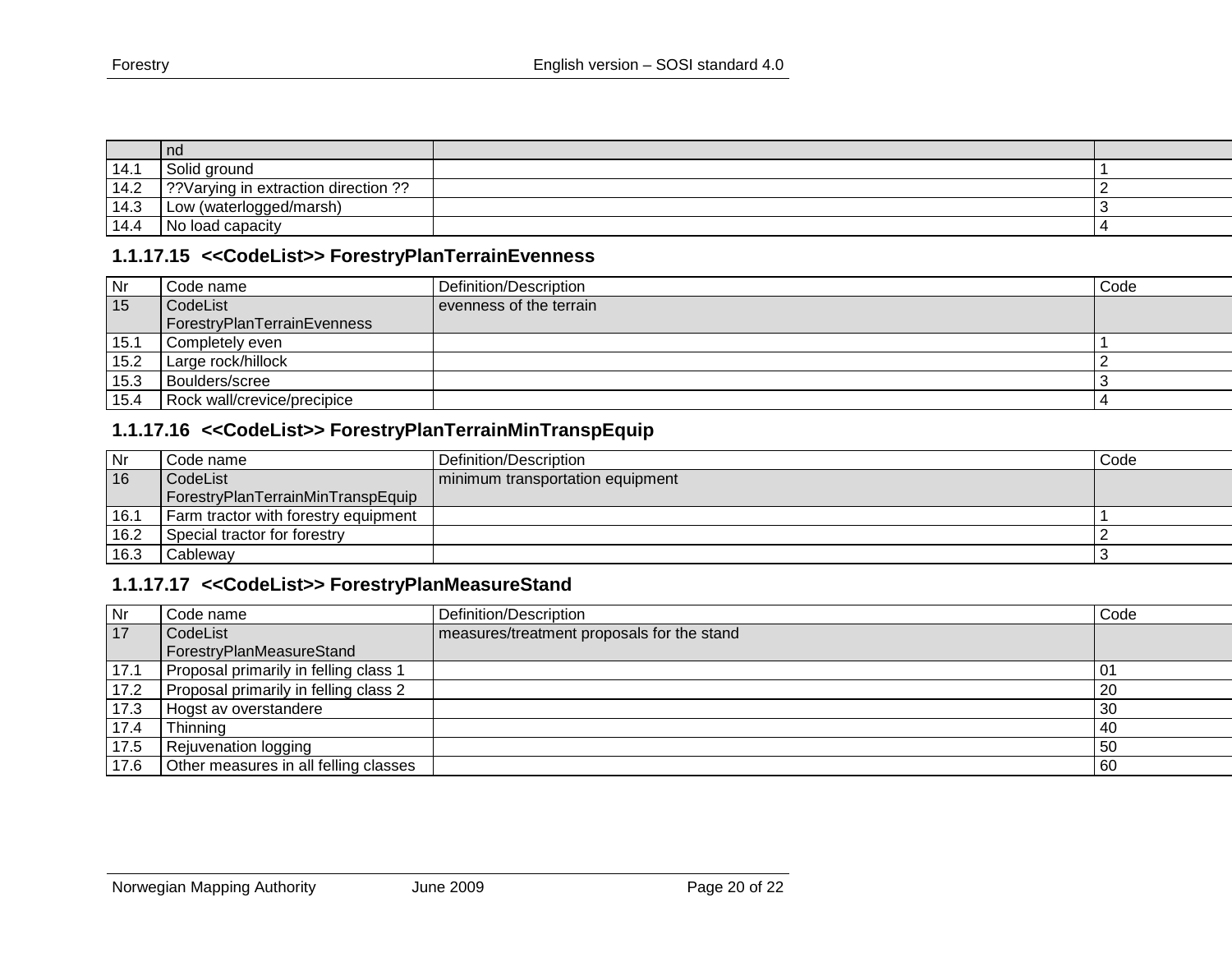#### **1.1.17.18 <<CodeList>> ForestryPlanMeasurePriority**

| Nr   | Code name                   | Definition/Description | Code |
|------|-----------------------------|------------------------|------|
| 18   | CodeList                    | priority               |      |
|      | ForestryPlanMeasurePriority |                        |      |
| 18.1 | Must                        |                        |      |
| 18.2 | Should                      |                        |      |
| 18.3 | Can                         |                        |      |

# **1.1.17.19 <<CodeList>> ForestryPlanTreeType**

<span id="page-20-1"></span><span id="page-20-0"></span>

| Nr    | Code name              | Definition/Description | Code           |
|-------|------------------------|------------------------|----------------|
| 19    | CodeList               | type of tree           |                |
|       | ForestryPlanTreeType   |                        |                |
| 19.1  | Fir                    |                        |                |
| 19.2  | Sitka spruce           |                        | $\overline{2}$ |
| 19.3  | Noble/silver fir       |                        | $\mathbf{3}$   |
| 19.4  | Pine                   |                        | 10             |
| 19.5  | Lodgepole pine         |                        | 11             |
| 19.6  | Larch                  |                        | 20             |
| 19.7  | Yew                    |                        | 21             |
| 19.8  | Other kind of conifer  |                        | 29             |
| 19.9  | Downy/hairy birch      |                        | 30             |
| 19.10 | Weeping/drooping birch |                        | 31             |
| 19.11 | Aspen/quaking aspen    |                        | 32             |
| 19.12 | <b>Birch</b>           |                        | 39             |
| 19.13 | Oak                    |                        | 40             |
| 19.14 | Beech                  |                        | 41             |
| 19.15 | Ash                    |                        | 42             |
| 19.16 | Elm                    |                        | 43             |
| 19.17 | Linden                 |                        | 44             |
|       | 19.18 Maple            |                        | 45             |
| 19.19 | Grey alder             |                        | 50             |
| 19.20 | <b>Black alder</b>     |                        | 51             |
| 19.21 | Goat willow            |                        | 52             |
|       | 19.22 Rowan            |                        | 53             |